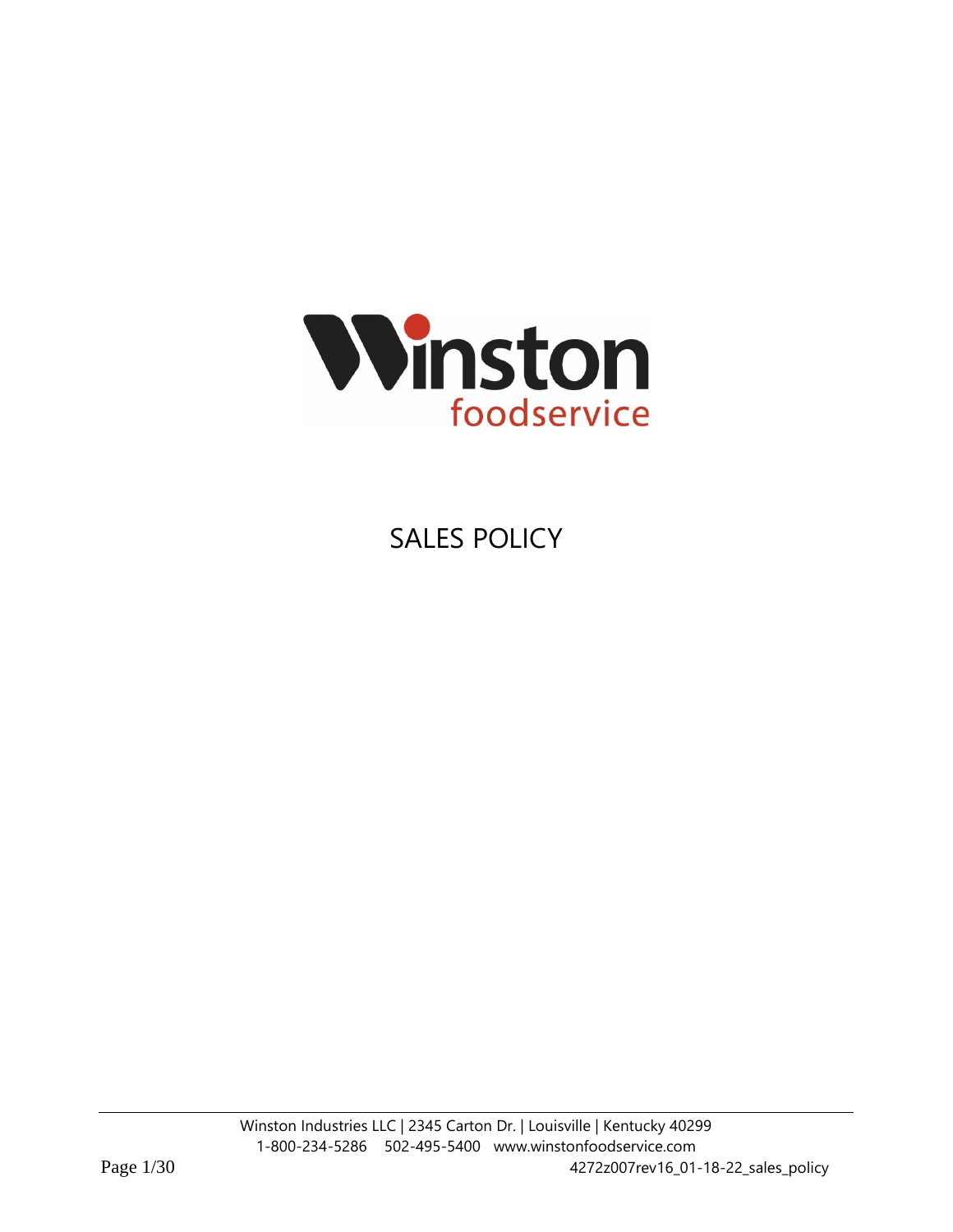INDEX TO SALES POLICY

| <b>SECTION</b> | <b>DESCRIPTION</b>                           | <b>FILE NO.</b> |
|----------------|----------------------------------------------|-----------------|
| 100            | <b>GENERAL</b>                               |                 |
|                | Objective                                    | 100.1           |
|                | Promulgation of Sales Policy                 | 100.2           |
|                | Sales Policy Review Committee                | 100.3           |
|                | Protection of Proprietary Information        | 100.5           |
|                | Literature                                   | 100.6           |
|                | <b>Authorized Servicers</b>                  | 100.7           |
|                | Line Card Expansion                          | 100.8           |
|                | Company Training, Meetings, and Conferences  | 100.9           |
| 102            | <b>INTERNATIONAL SALES PARTNERS</b>          |                 |
|                | <b>International Distributor Commissions</b> | 102.1           |
| 103            | DOMESTIC SALES REPRESENTITIVE COMMISSIONS    |                 |
|                | <b>Standard Commissions</b>                  | 103.1           |
|                | <b>Bonus Commissions</b>                     | 103.2           |
| 105            | SPECIAL ACCOUNTS AND COMMISSIONS             |                 |
|                | <b>Shared Account Commissions</b>            | 105.1           |
|                | <b>Reserved Account Commissions</b>          | 105.2           |
|                | <b>International Account Commissions</b>     | 105.3           |
|                | <b>OEM Accounts</b>                          | 105.5           |
|                | <b>Customer Training of Equipment</b>        | 105.6           |
| 110            | DOMESTIC SALES PRICING AND DISCOUNTS         |                 |
|                | Price List & Discounts                       | 110.1           |
|                | Order Acceptance                             | 110.3           |
| 120            | <b>TERMS AND CONDITIONS</b>                  |                 |
|                | Terms & Conditions of Sale                   | 120.1           |
|                | <b>Credit and Collection</b>                 | 120.2           |
|                | <b>Returned Goods</b>                        | 120.3           |
|                | Freight                                      | 120.4           |
| 130            | <b>MARKETING</b>                             |                 |
|                | <b>Winston Marketing Activities</b>          | 130.1           |
|                | In-Territory Marketing Support               | 130.2           |
|                | Use of Brands & Logos                        | 130.3           |
|                | <b>Customer Specific Marketing Support</b>   | 130.4           |
|                | Consignment of Equipment                     | 130.5           |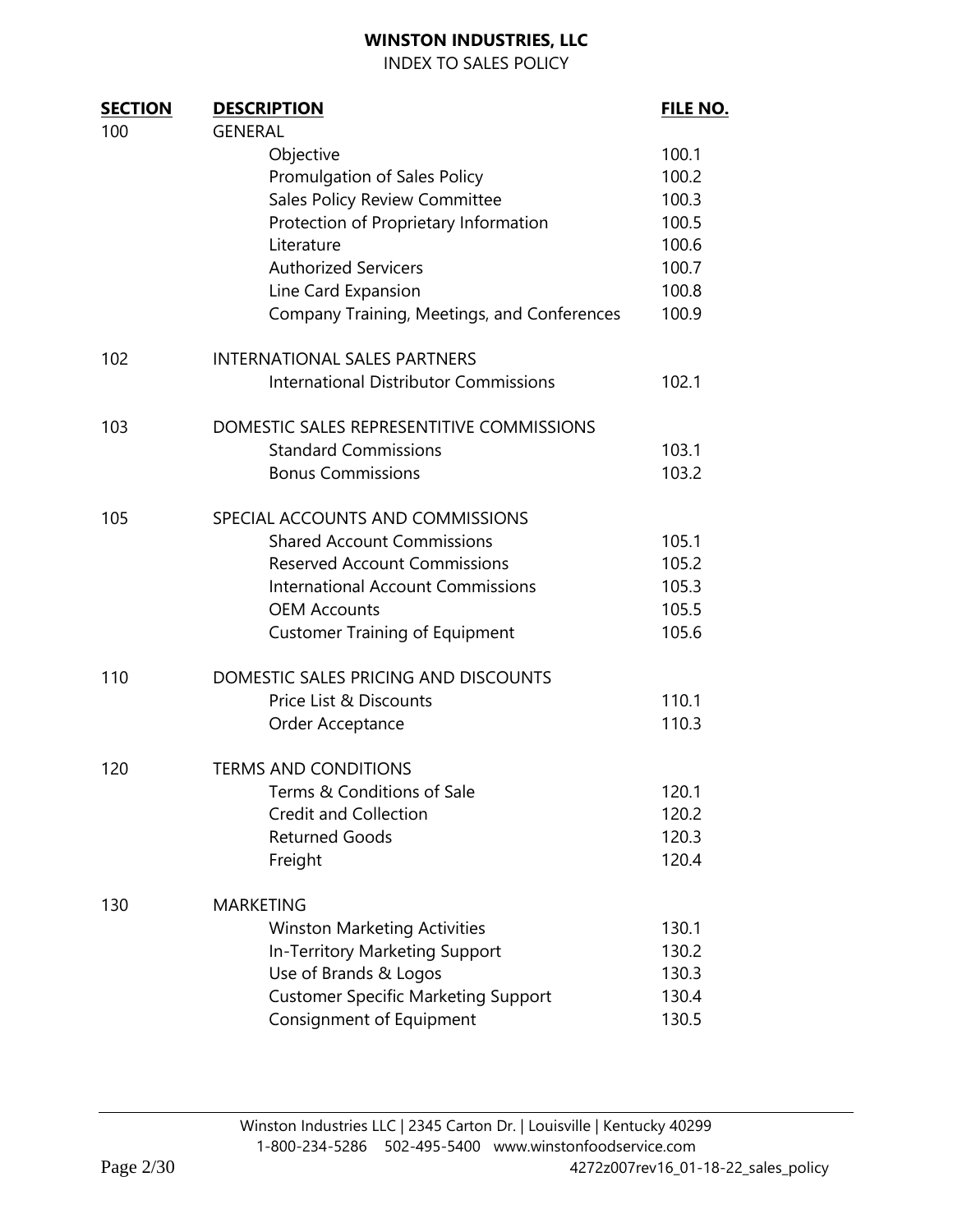## SALES POLICY

| Division:         | Sales                                       |
|-------------------|---------------------------------------------|
| Issue Date:       | 4/29/94                                     |
| Revised Date:     | 11/9/21                                     |
| Item/Description: | <b>Policy Defining Commitment Statement</b> |
| File No.:         | 100.1                                       |

## OVERVIEW:

The company has created the following commitment statement:

"Driven to create treasured partnerships with our customers and our employees, providing the fuel for them to manufacture their dreams."

#### PROCEDURES:

Winston is committed to those that are committed to us. The company invests our resources in individuals and/or companies that demonstrate a dedication to work as a mutually beneficial partner. Winston will not ignore the need of other entities that are more transactional in their relationship approach, but they will be deprioritized.

A Winston Sales Partner (WSP) may have their own ethos and business strategy; however, being partnership-centric is a core requirement. Some characteristics that demonstrate a partnershipcentric approach are as follows:

- Candid Communication- Always genuine in approach and maintain transparency with information that confidentiality is not necessary.
- Idea Sharing- Reach out and share perspective on trends, the industry, a customer, or a best practice. If it is something that we should consider in efforts to make Winston a better company, that idea should be shared.
- Mutual Investment- Share in the wins with Winston and be willing to sacrifice together with concessions and other exceptions that make business sense. Invest back into your business for growth, efficiency, and health. Ensure that investments support our mutual customers.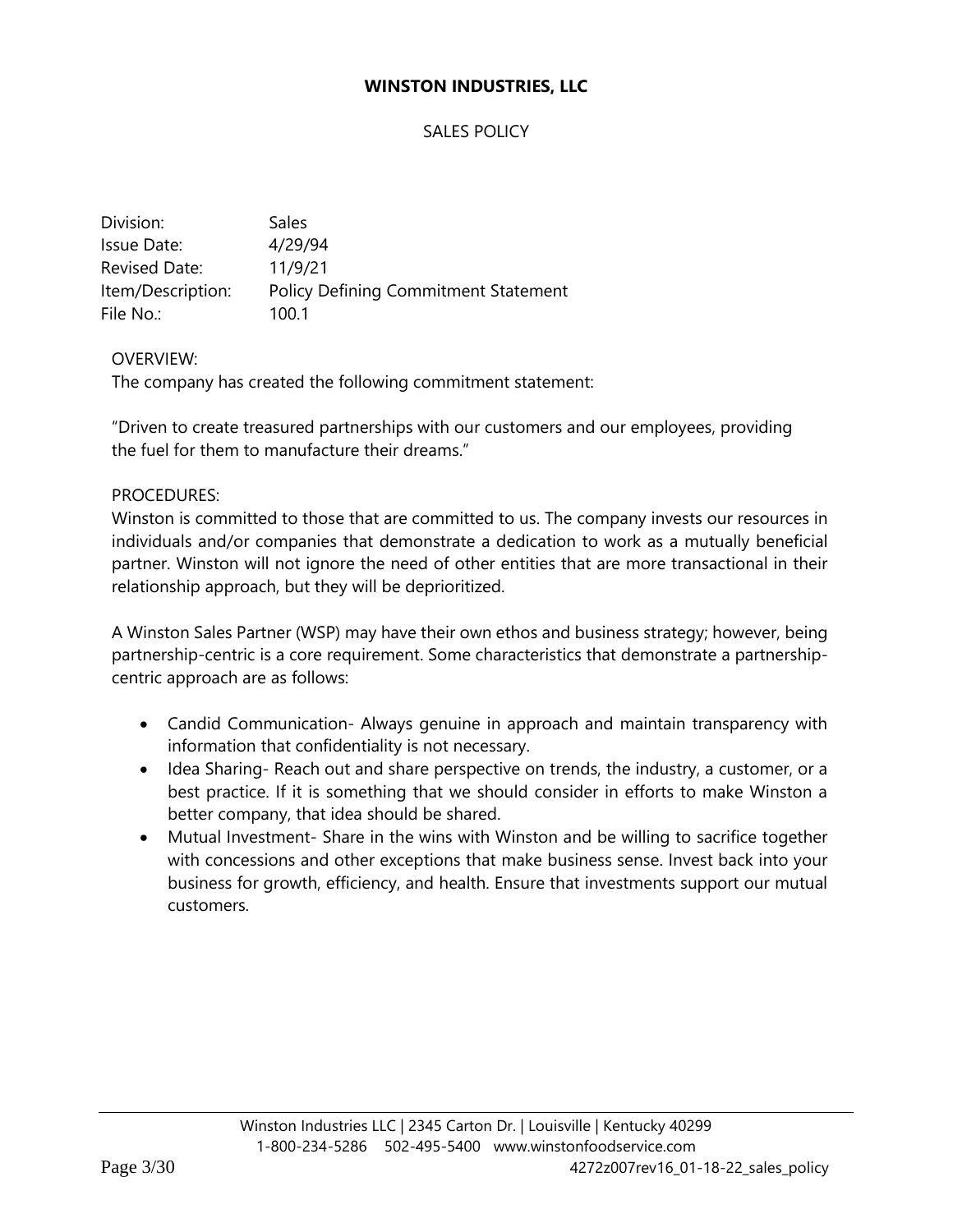# SALES POLICY

| Division:         | <b>Sales</b>                                 |
|-------------------|----------------------------------------------|
| Issue Date:       | 4/29/94                                      |
| Revised Date:     | 11/9/21                                      |
| Item/Description: | Policy Defining Promulgation of Sales Policy |
| File No.:         | 100.2                                        |

## OVERVIEW:

The Sales Policy will define how the Winston Sales Partner (WSP) and the Company will do business with each other in the sale of products. As the world is ever-changing, the company will continue to make changes to products, objectives, business strategies, programs, and policies.

#### PROCEDURES:

The company reserves the right to make business changes but will maintain communication of these changes and provide advanced notice whenever reasonably possible. Notifications may include emails, calls, or other contemporary methods.

Any requested changes by Winston or WSP that are clearly outlined in the scope of existing contracts will be subject to discussions with applicable parties and executed via contract addendums or termination & rewrites.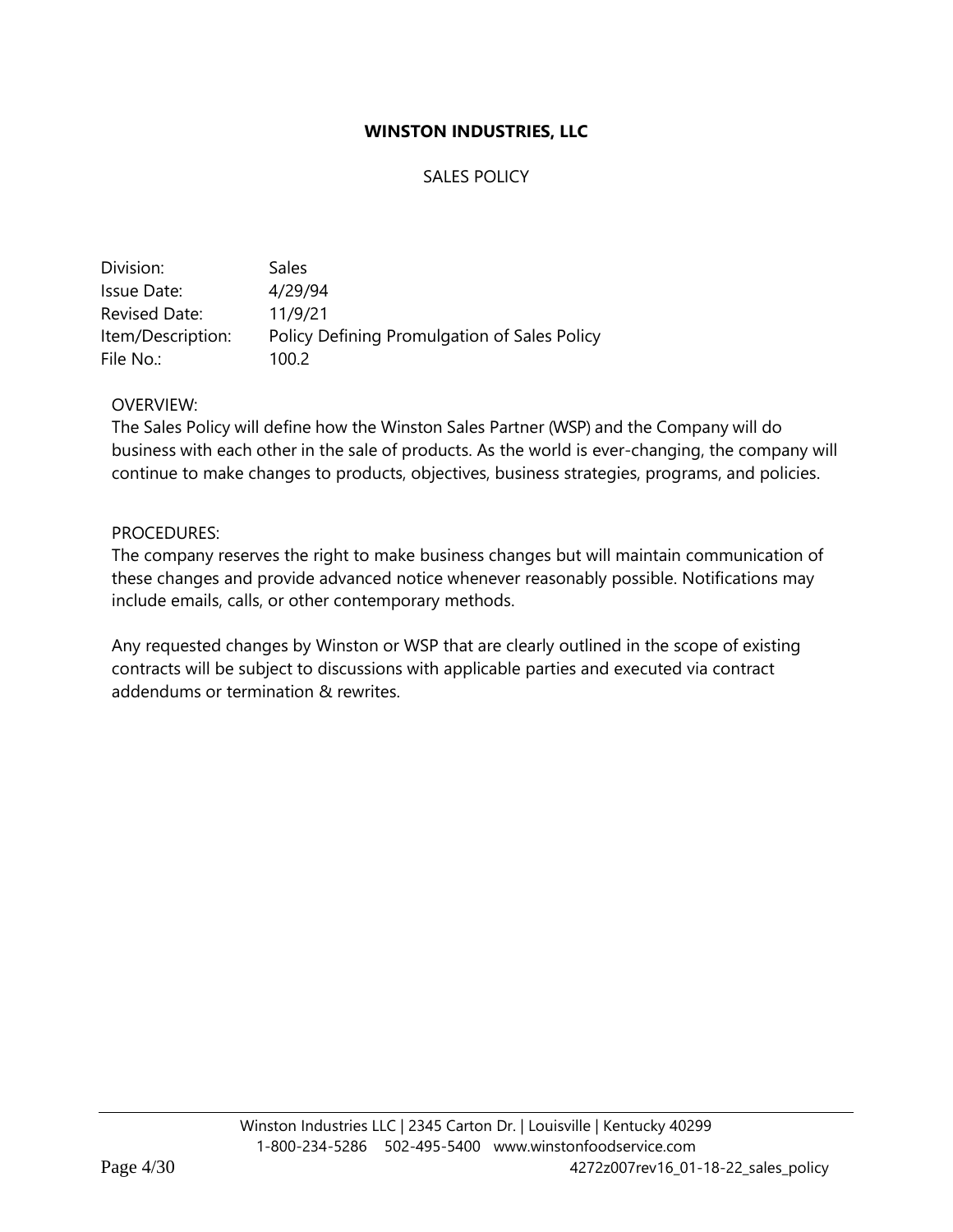# SALES POLICY

| Division:            | Sales                               |
|----------------------|-------------------------------------|
| Issue Date:          | 4/29/94                             |
| <b>Revised Date:</b> | 11/9/21                             |
| Item/Description:    | Policy Defining Sales Policy Review |
| File No.:            | 100.3                               |

## OVERVIEW:

Winston will utilize a team of operational and executive stakeholders to periodically review the Sales Policy ensuring that we are aligned with our business strategies and maintaining a contemporary approach to the practices in our industry. Additionally, Winston is always willing to consider feedback from our Winston Sales Partners (WSP) on how Sales Policy could be improved or how we can suck less.

#### PROCEDURES:

Winston will review components of the Sales Policy on an annual basis. Notifications of changes will be consistent with those mentioned in other sections of the policy.

A WSP may request revision/change to the Sales Policy at any time. They shall provide an overview of their suggestions in writing to their applicable Regional Sales Manager. If the request requires urgency for consideration that is under sixty (60) days, the WSP shall send the written request directly to the Director of Sales. Winston will review and may request a call for further discussion. Final decisions on urgent requests to be made within sixty (60) days from the time that the request was received.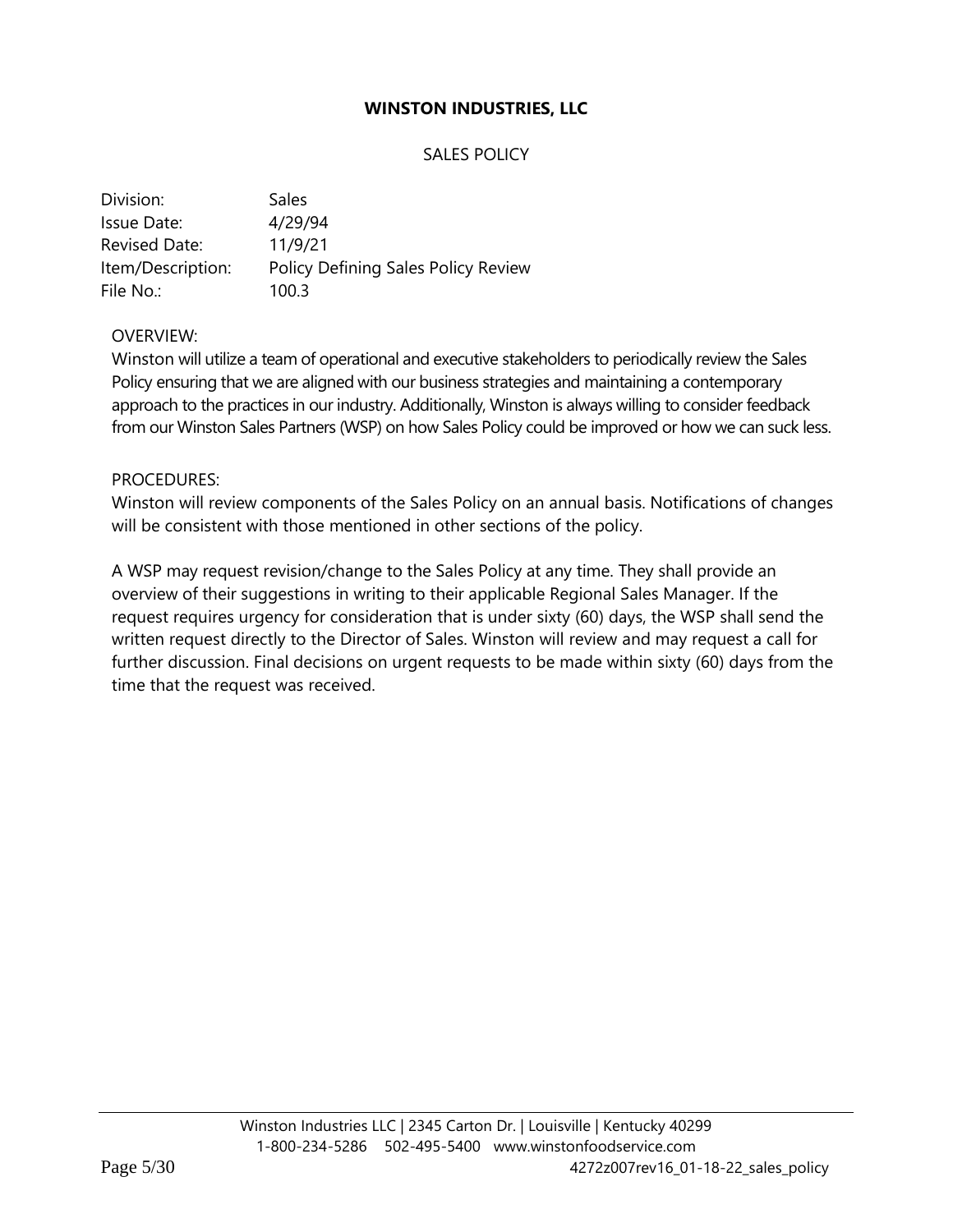## SALES POLICY

| Division:         | Sales and Marketing                                   |
|-------------------|-------------------------------------------------------|
| Issue Date:       | 4/29/94                                               |
| Revised Date:     | 11/9/21                                               |
| Item/Description: | Policy Defining Protection of Proprietary Information |
| File No.:         | 100.5                                                 |

## OVERVIEW:

As written by legal team…Proprietary Information includes, but is not limited to: knowledge, information, trade secrets, data processes, methods, quality control information, customer lists, price lists, customer information, contracts, proposals, suppliers, and technical engineering information possessed by the Company, its owners, directors, officers, employees and agents, but excluding information known to a third party who is legally entitled to disclose such information, or information which is or becomes part of the public domain without fault of the Winston Sales Partner (WSP).

## PROCEDURES:

The Company will comply with all reasonable requests of its customers in the protection of proprietary information. The Company, as well as the WSP, will refrain from mention of any development program between it (the Company) and another customer.

The Sales Partner shall not divulge or use at any time confidential or proprietary information of the Company either during the term of this Agreement or any time after termination, except as necessary to perform its duties.

In all cases, please help us all avoid paying unnecessary legal fees on this subject.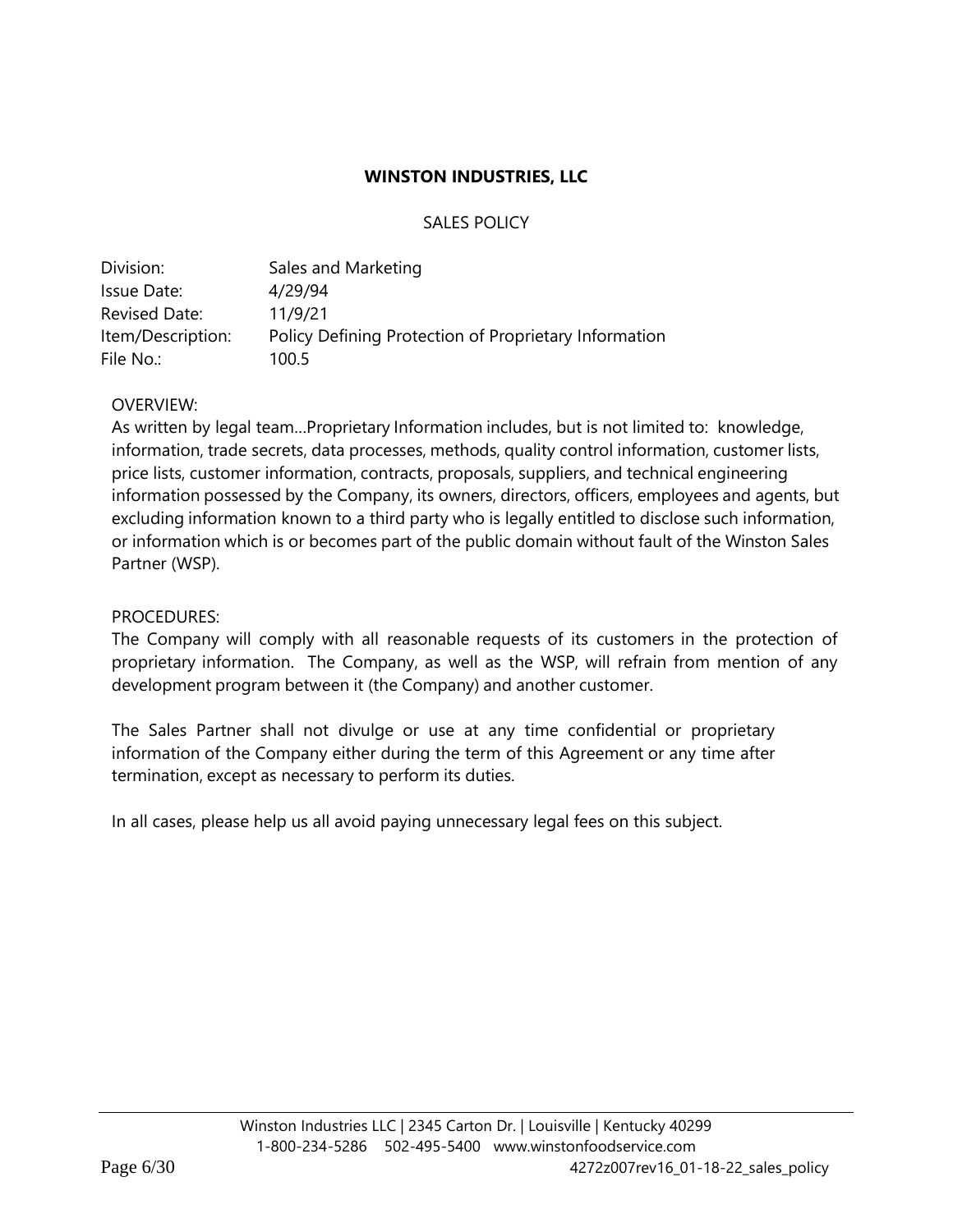# SALES POLICY

| Division:            | Sales and Marketing        |
|----------------------|----------------------------|
| Issue Date:          | 4/29/94                    |
| <b>Revised Date:</b> | 11/9/21                    |
| Item/Description:    | Policy Defining Literature |
| File No.:            | 100.6                      |

## OVERVIEW:

Winston strives to maintain a contemporary approach to technology within all aspects of business operations. Given the normalization of using electronic means to gather product information, Winston will continue to push towards an online/electronic support system. This includes operational training, service training, product spec sheets, brochures, flyers, price lists, and other applicable collateral. The company will create and maintain methods for Winston Sales Partners to access the content easily from online sources.

While the Company will continue to move towards a nearly paperless world, it also recognizes that there may be some practical applications where printed collateral may be required. In support of that, it may provide a limited supply of documents in paper form.

#### PROCEDURES:

Winston will continue to maintain a library of shareable sales documents and marketing collateral online. WSP to utilize electronic documents whenever reasonably possible.

Any requests for printed collateral will be limited to the scope of work provided by the Winston Marketing Team. Requests for material should be submitted to the Regional Sales Manager for coordination. The Regional Sales Manager will evaluate the volume requested, approve, or adjust accordingly, and coordinate for printing and delivery to the WSP. All requests for expedited shipping shall be at the expense of the WSP.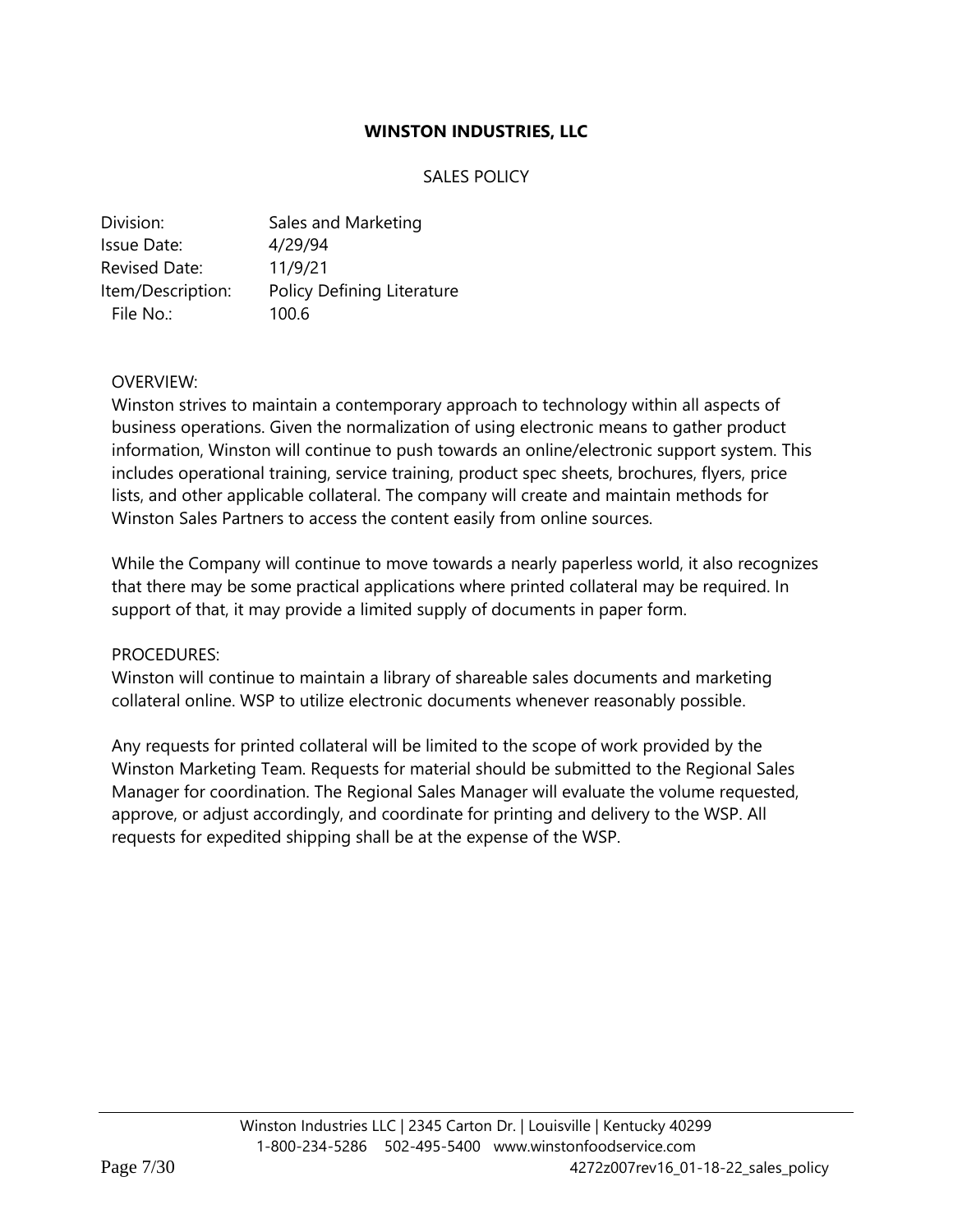# SALES POLICY

| Division:            | Sales and Marketing                |
|----------------------|------------------------------------|
| Issue Date:          | 4/29/94                            |
| <b>Revised Date:</b> | 11/9/21                            |
| Item/Description:    | <b>Authorized Service Partners</b> |
| File No.:            | 100.7                              |

## OVERVIEW:

Winston works to maintain a worldwide network of Authorized Service Partners to perform service work on its equipment. Warranty work must utilize a negotiated rate, as well as scope of support. In some cases, we may not have the necessary coverage and may reach out to the Winston Sales Partner (WSP) to discuss choices for servicers in the territory.

## PROCEDURES:

In-Warranty Service. Defined as service work performed on equipment under terms of the Company's Warranty Agreement. Only Authorized Service Partners are to be used for such work. Warranty service must be preapproved and dispatched only by Winston Customer Care. A WSP is never authorized to schedule a warranty call.

Out-of-Warranty Service. As its name implies, this category of service is performed on equipment after expiration of the Warranty Agreement, or work that does not qualify under its provisions. For this type of service, the customer may contact anyone they want. If they have an "Uncle Frank" that can turn a wrench, we will help walk Frank through it on the phone or via video at no charge, but we are not paying for it.

 Questions relative to whether service work qualifies for In-Warranty Service should be referred to Winston Customer Care.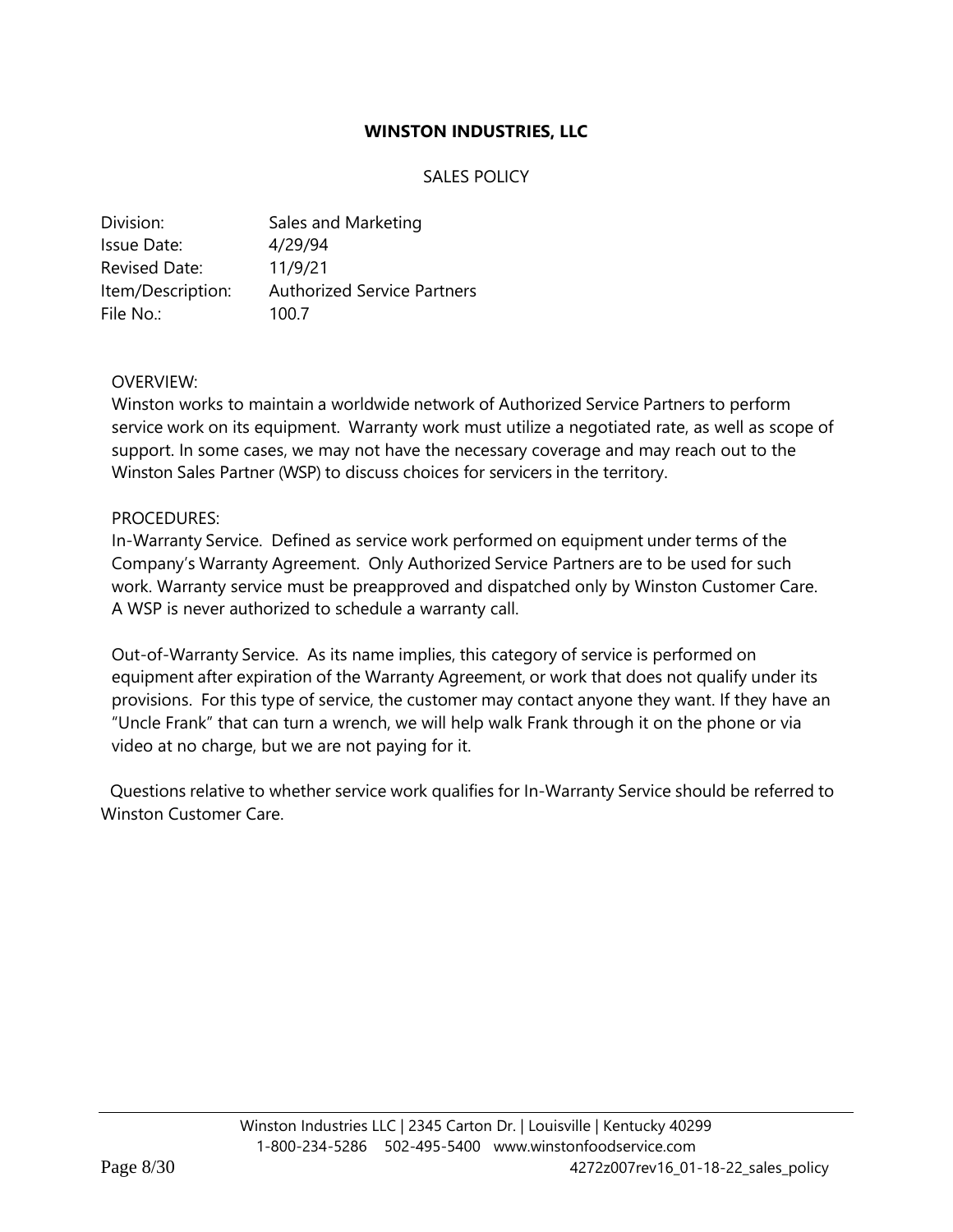## SALES POLICY

| Division:            | Sales and Marketing                 |
|----------------------|-------------------------------------|
| Issue Date:          | 4/29/94                             |
| <b>Revised Date:</b> | 11/9/21                             |
| Item/Description:    | Policy Defining Line Card Expansion |
| File No.:            | 100.8                               |

# OVERVIEW:

Winston recognizes that the acquisition strategy that is taking place within the industry will continue to create more challenges with line conflict. We are committed to being pragmatic in our approach to this and will generally accept Winston Sales Partners (WSP) with minor conflicts within their line card. The big ones, probably not so much.

## PROCEDURES:

Winston will continue to pursue new product innovation; however, it does so cautiously and in active consideration for any line conflicts that may arise. The company will not guarantee that it will not release new products that compete with another manufacturer that a WSP represents, but it will proactively reach out before serious consideration of highly competitive product categories. All WSPs will be provided with advanced notice prior to the launch of any new product that falls into a different NAFEM product category.

The company requests that the WSP provides advanced notification of any non-competitive line card addition prior to the finalization of the contractual agreement. The company requires advanced notification of any competitive line card addition prior to the finalization of the contractual agreement. Competitive equipment is defined as manufacturers that sell products that are listed in the same NAFEM product category. Advanced notification is defined as a time commensurate to that defined in the WSP contract for notification on termination of the contract. Failure to comply with proper advanced notification on competitive lines is considered a violation of the Sales Policy, which may result in immediate termination and consideration for discontinued commissions upon termination.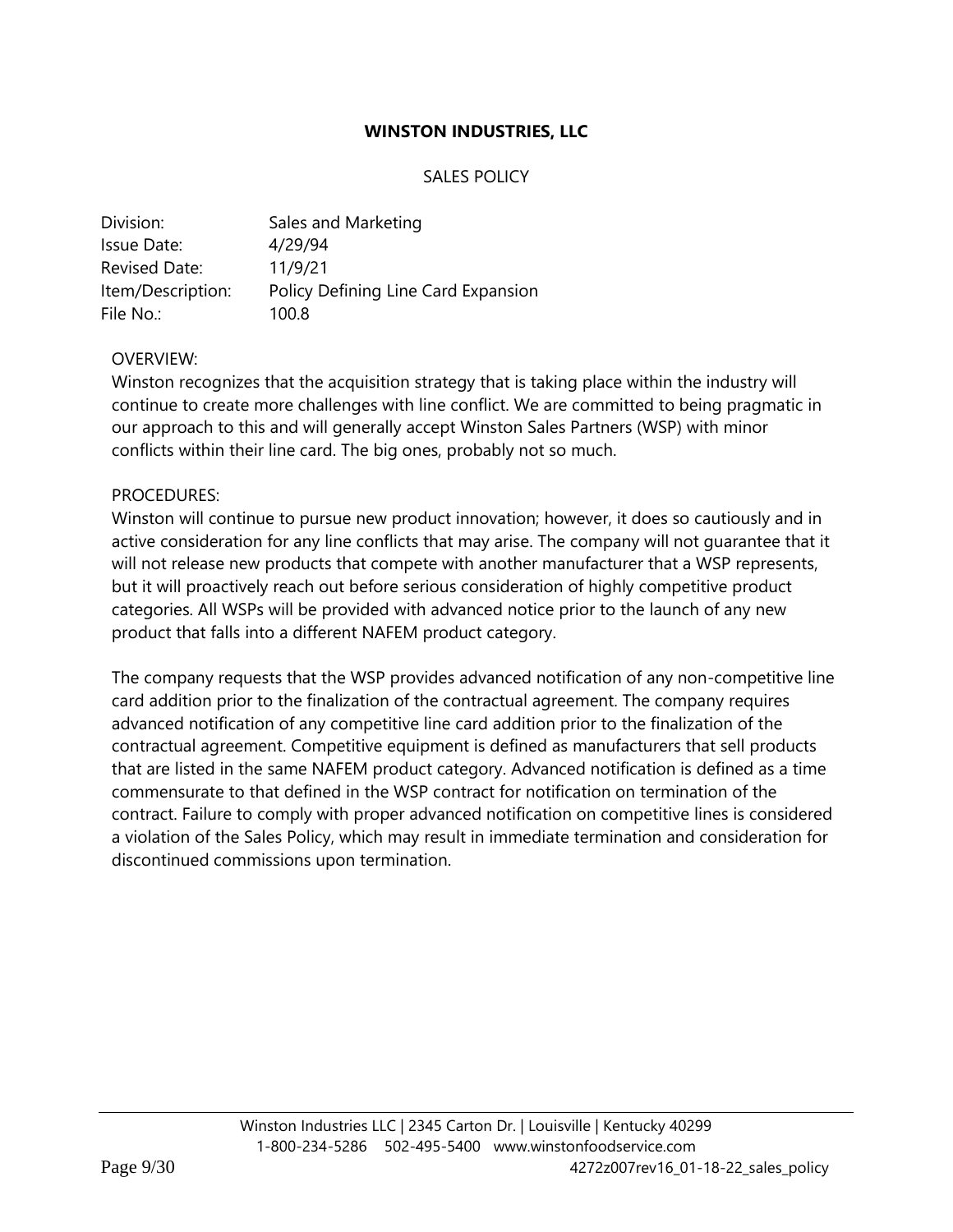# SALES POLICY

| Sales                                                      |
|------------------------------------------------------------|
| 4/29/94                                                    |
| 11/9/21                                                    |
| Policy Defining Company Training, Meetings and Conferences |
| 100.9                                                      |
|                                                            |

# PURPOSE:

The Company has developed a Winston Sales Training Program for its Winston Sales Partners (WSP). The specific method of training used shall be agreed upon by the WSP and the Company.

## PROCEDURES:

The WSP shall attend and/or send other personnel when requested, or deemed advisable by the Company, to product training sessions, sales meetings, or other legitimate activities at the Company office, or other locations deemed appropriate.

The WSP will be responsible for travel and other on-site expenses while undergoing training. The Company will be responsible for lodging. For other required meetings, the WSP will be responsible for travel, lodging and other expenses, unless otherwise stated in the meeting/conference announcement.

The Company may conduct training for specific purposes at locations away from the Home Office. In such instances, the Company and WSP will agree on allocation of expenses for such training.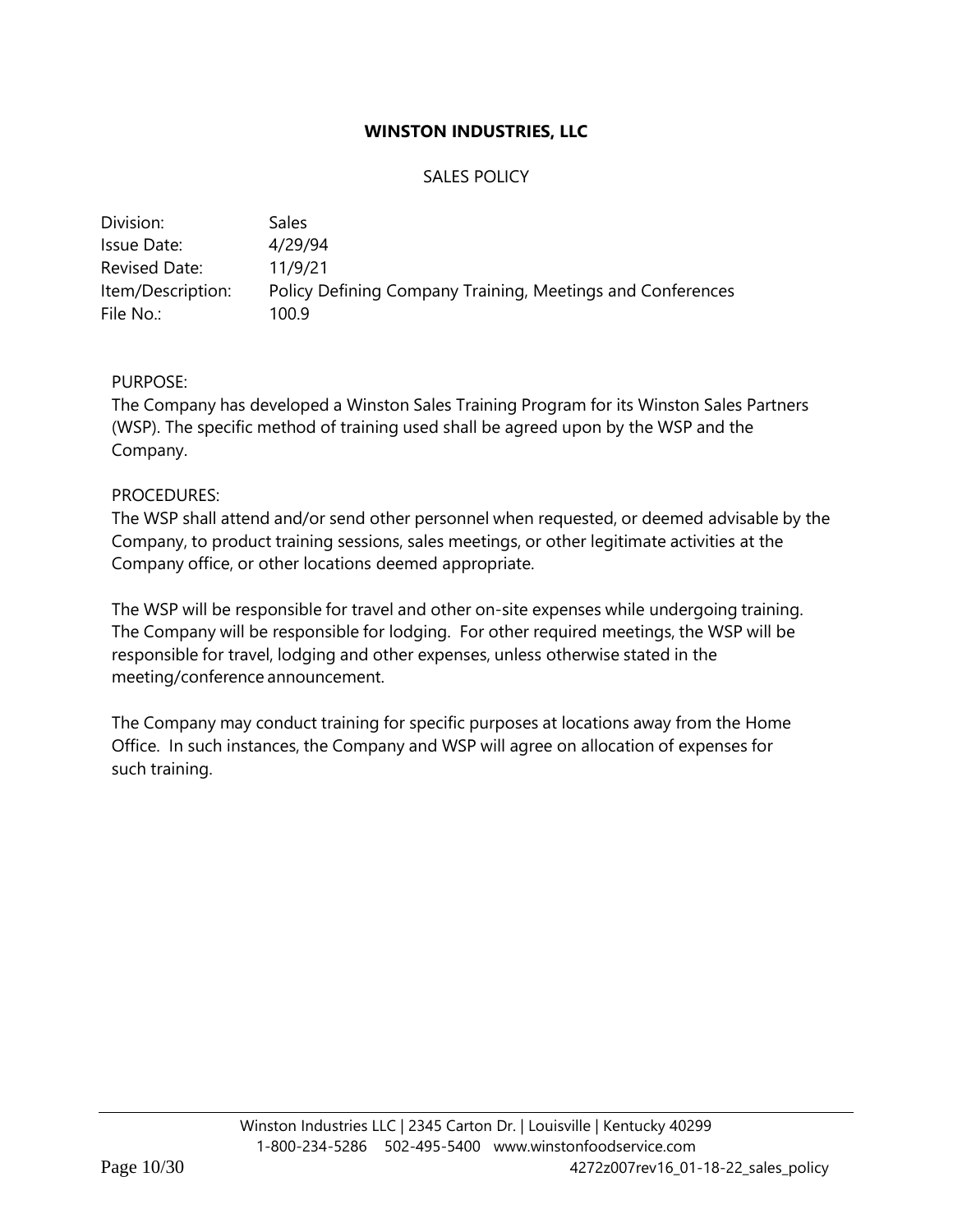# **Sales Policy**

| Division:         | Sales                                                                |
|-------------------|----------------------------------------------------------------------|
| Issue Date:       | 1/22/01                                                              |
| Revised Date:     | 11/9/21                                                              |
| Item/Description: | <b>Policy Defining International Distributor Service Commissions</b> |
| File No.:         | 102 1                                                                |

# OVERVIEW:

Winston requires all International Distributors to provide a satisfactory infrastructure to support our customers (end-users) with prompt warranty and non-warranty service support. The cost of developing proper service coverage is the responsibility of the International Distributor and should be funded through the profits earned from the resale of all products. If an out-of-market KES (Kitchen Equipment Supplier) delivers into their respective market a service commission may be warranted.

# PROCEDURES:

When an authorized KES purchases Winston products for customers within a given territory, the Company may require an international warranty and logistic fee and provide a service commission to the applicable in-country international distributor. Commission payments are based on the Company's International Export & Warranty fee procedure and are subject to change or termination at the discretion of the Company.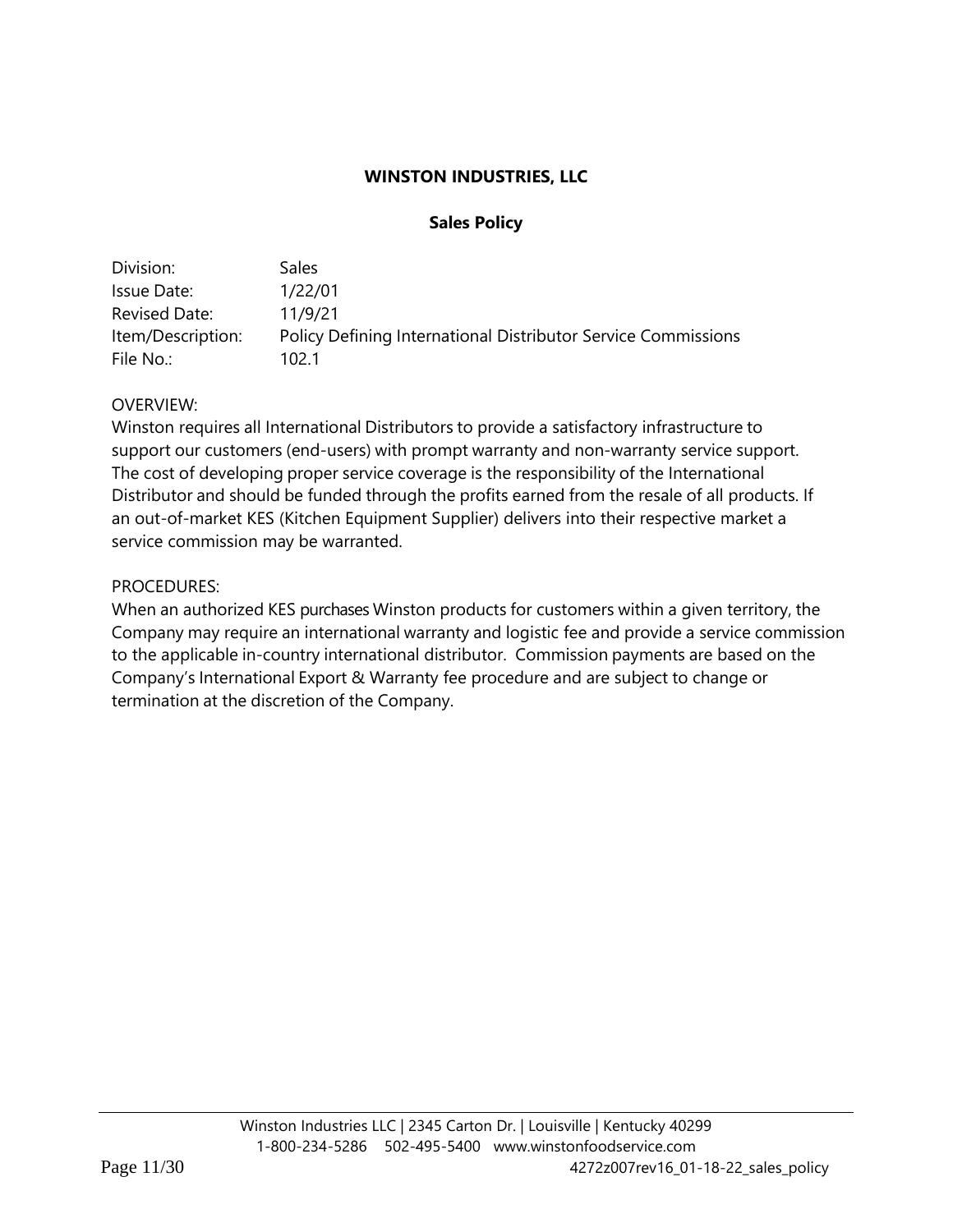# SALES POLICY

| Division:         | <b>Sales</b>                                         |
|-------------------|------------------------------------------------------|
| Issue Date:       | 1/22/01                                              |
| Revised Date:     | 11/9/21                                              |
| Item/Description: | <b>Policy Defining Standard Domestic Commissions</b> |
| File No.:         | 103.1                                                |

# OVERVIEW:

The Company will pay commission to Winston Sales Partners (WSP) based on the value of contribution for their activities. Winston currently sells a niche product and prefers selling groups over buying groups. As such, the company prioritizes compensation for specification of the product first, training of our products second, and managing dealer logistics last.

# PROCEDURES:

Following the payment of an invoice to an equipment order, Winston will pay each WSP in relation to the following value. A percentage of the total available commission on standard orders shall be split as follows: 50% specification, 40% destination, and 10% origination.

The total commission shall be based on net invoice to be paid, less any trade-in or related rebates, but excludes year-end volume dealer rebates.

- Commission rates on all CVap or Collectramatic cooking appliances shall be 15%.
- Commission rates on CVap Holding or Oil Filter appliances shall be 10%.
- Commission rate on Extended Service Plans (ESP) shall be 10% for all product categories.
- There will be no commissions earned for parts, accessories, or supplies at any time.
- There will be no commission earned for direct invoiced orders to a WSP.

The split applies to all Standard orders (USA and Canada) that do not exceed maximum discounting rates of 50/15 off list price, with each category defined as follows:

**Specification Commission (S)** – Specification commission is defined by the Company and given to the Representative that was the primary influencer to secure the sale of a Winston Product. This would include activities with a consultant, dealer, end-user, or other related influencers. If multiple WSPs are involved in securing a specification, Winston will discuss with all parties and select the primary WSP for this category.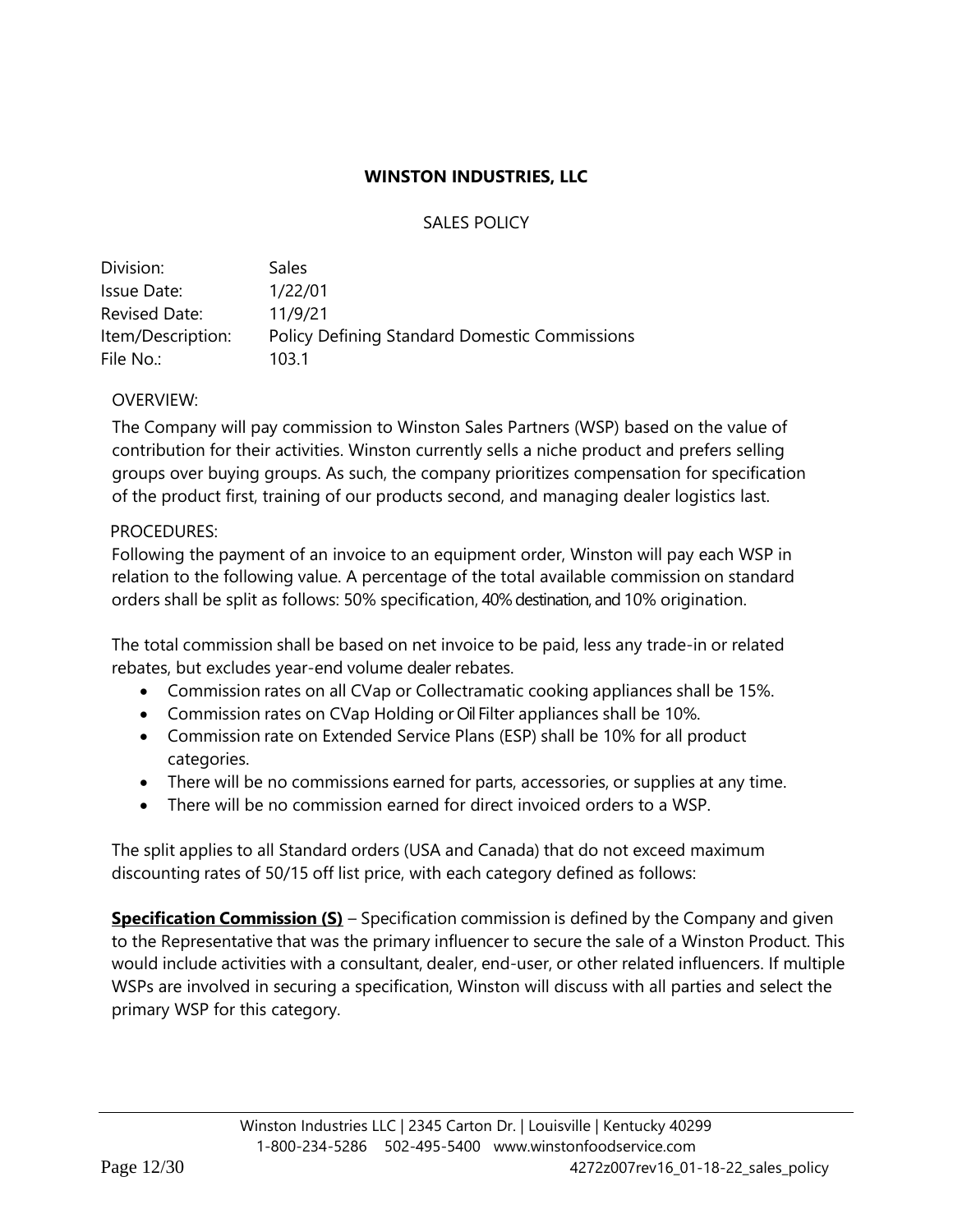**Origination Commission (O)** – Origination commission is defined by the Company and given to the Representative that works with the local dealer/distributor to oversee the order for accuracy, logistics, and assist with timely collections. Origination commission will not be given to Representative on customer orders who require direct purchases or purchased through a Representative owned distribution company.

**Destination Commission (D)** – Destination commission is defined by the Company and given to the Representative that completes hands–on start-up training and supports the operational needs of the customer. Destination commission will not be given to Representative for Shared Account customers not requiring standard training (e.g., Chain customers that have formalized SOPs for our equipment). Winston reserves the right to verify that training has been conducted prior to paying destination commissions.

All orders that exceed a discounting rate beyond 50/15 from the current List Price will be subject to a specification commission reduction at a rate of 1% less per 5% of additional discount given. Examples of reductions are as follows:

- CVap Holding Cabinet sells using discount of 50/15/5
- 10% Commission Rate = 5% Spec, 1% Origination, and 4% Destination
- Revised Commission Rate = 4% Spec, 1% Origination, and 4% Destination

The WSP will not receive a reduction in commission due to the impact from a qualifying preapproved 5% dealer spec credit.

Winston Industries reserves the right to adjust commission structure based on contributions of individual rep groups.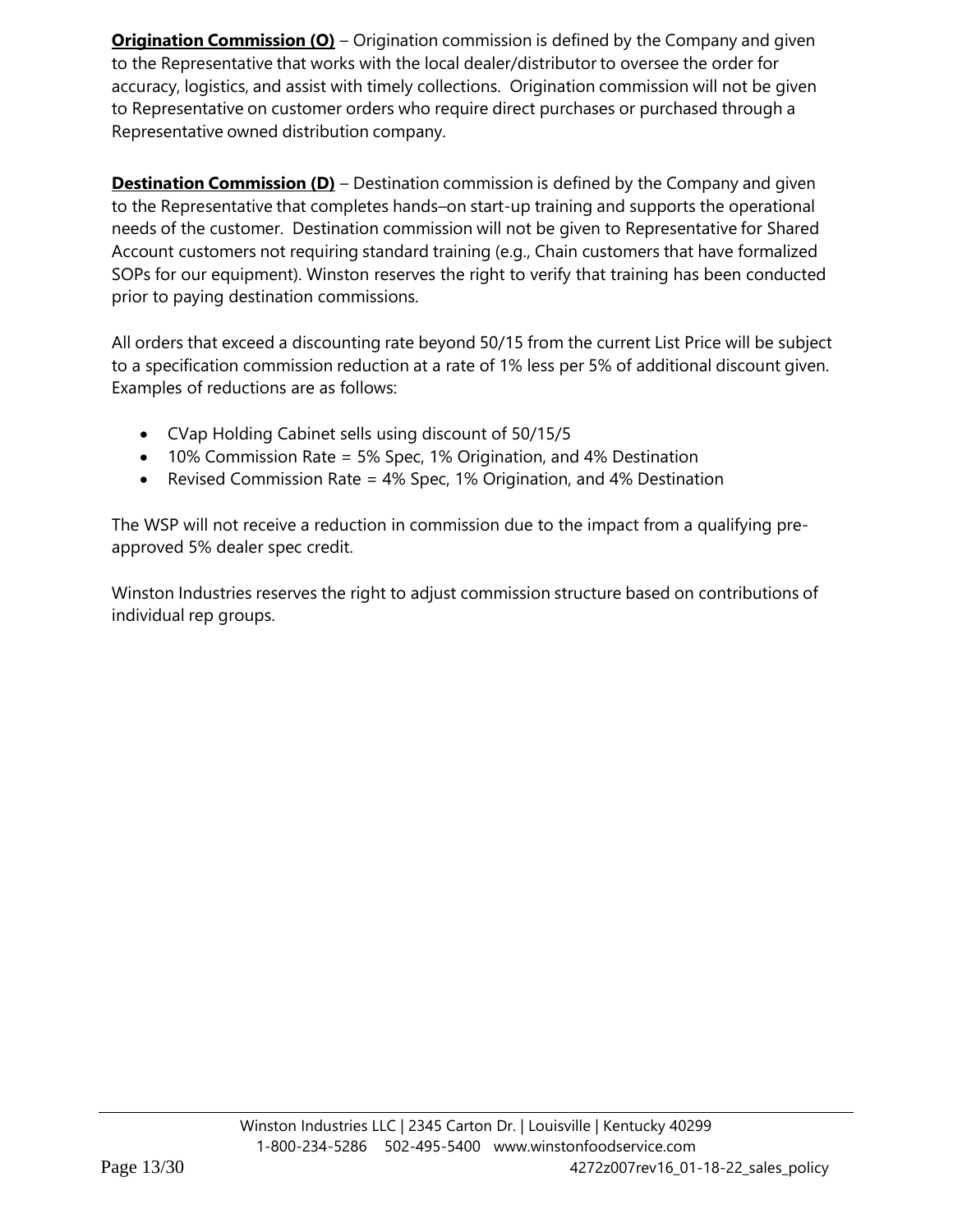## SALES POLICY

| Division:         | Sales and Marketing                               |
|-------------------|---------------------------------------------------|
| Issue Date:       | 1/01/04                                           |
| Revised Date:     | 11/9/21                                           |
| Item/Description: | <b>Policy Defining Domestic Bonus Commissions</b> |
| File No.:         | 103.2                                             |

#### OVERVIEW:

The Company, at their discretion, may offer a bonus commission to a Winston Sales Partner (WSP) for achievement of goal(s) within a given territory.

#### PROCEDURES:

Winston will evaluate each territory and WSP annually for consideration for bonus commission availability. If approved, goals will be defined and communicated in writing to WSP as soon as reasonably possible. Winston will monitor annual sales goals but will not be responsible for monitoring progress towards any bonus commission opportunities.

Winston will pay all bonus commissions within 30 days of auditing the achievement of those applicable goals. Any disputes by a WSP of a goal achievement may be communicated in writing no later than 30 days following when the bonus commission would have been processed. Winston will review all dispute communications and make final decisions no later than 30 days of notification.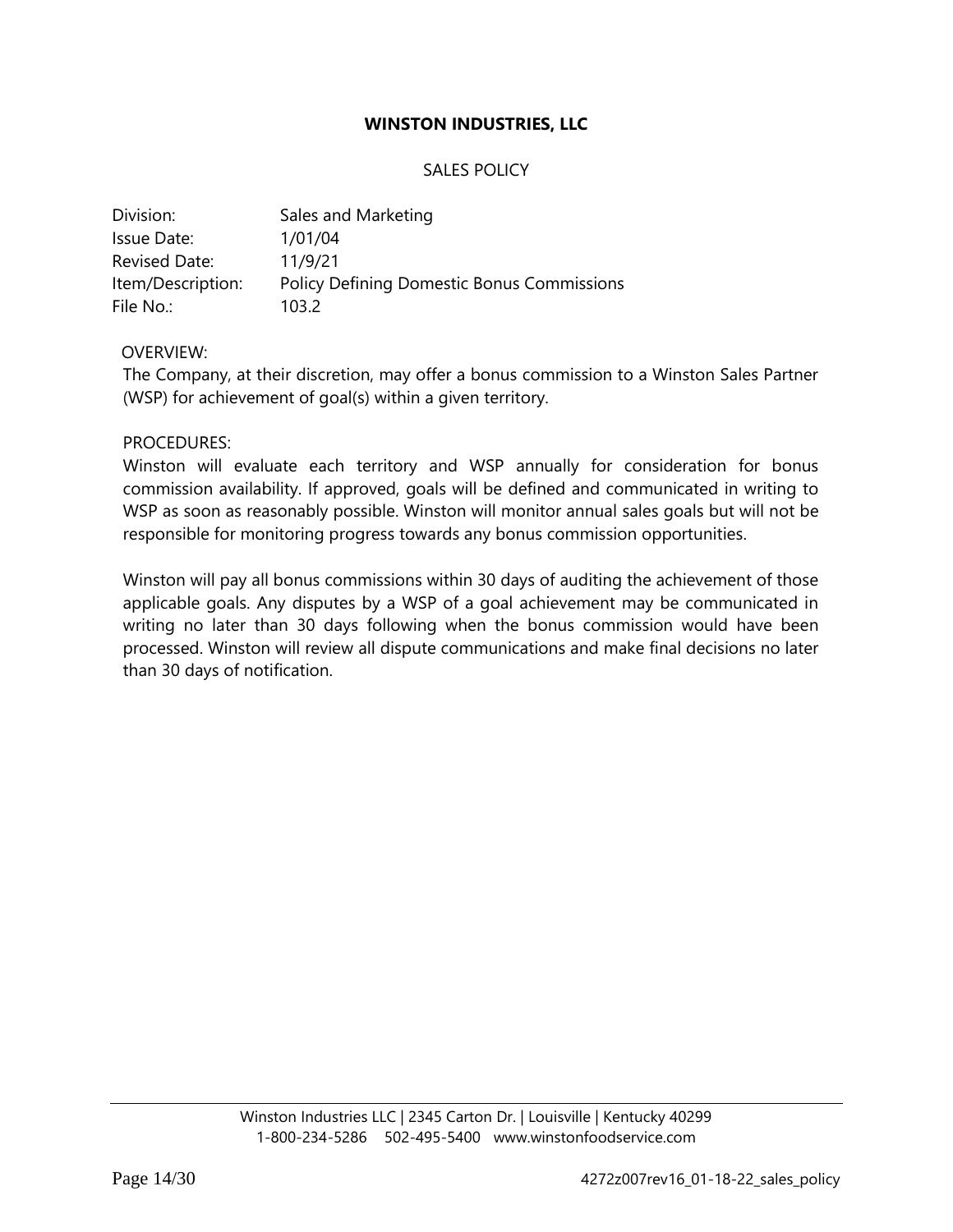## SALES POLICY

| Division:         | Sales and Marketing                               |
|-------------------|---------------------------------------------------|
| Issue Date:       | 1/01/04                                           |
| Revised Date:     | 11/9/21                                           |
| Item/Description: | <b>Policy Defining Shared Account Commissions</b> |
| File No.:         | 105.1                                             |

## OVERVIEW:

Winston is very involved with chain accounts, many of which require extensive marketing, R&D, or account maintenance costs. In most cases, these types of accounts also have a comprehensive SOP for equipment start-ups and do not require (or really want) training by a Winston Sales Partner (WSP). In these situations, the company may define those accounts as "Shared" which maintains specification and origination commission but eliminates destination payments.

#### PROCEDURES:

## Shared Account Commission

Winston will evaluate the customer list regularly and maintain a list of customers that are defined as "Shared Accounts." The Shared Account list will be made accessible to WSP for review.

Shared Accounts will qualify for specification and origination commission only, less any commission reductions for exceeding the standard 50/15 discounting rate, as defined in Section 103.1 of the Sales Policy. Discounts on Shared Accounts that meet/exceed the 50/25 rate will have the commission reduction adjusted as follows:

- Specification Commission for orders meeting/exceeding 50/25 will not have commission reduced to an amount lower than 2.5% earned.
- Origination Commission for orders meeting/exceeding 50/25 will be earned at a rate of  $1/2\%$ .

Winston reserves the right to modify commission percentage on a case-by-case basis with written notification to appropriate WSP.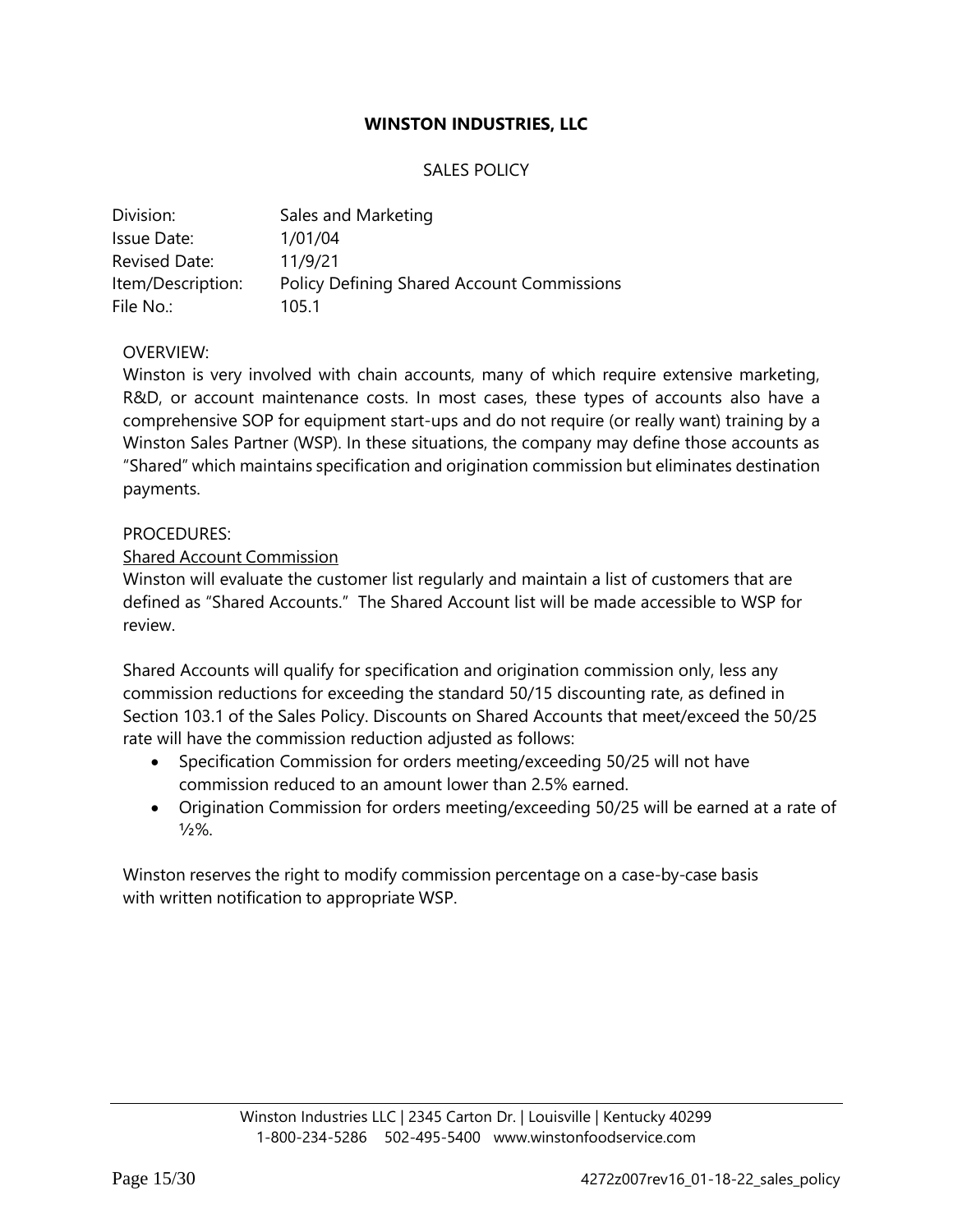## SALES POLICY

| Division:         | Sales and Marketing                                 |
|-------------------|-----------------------------------------------------|
| Issue Date:       | 1/01/04                                             |
| Revised Date:     | 11/9/21                                             |
| Item/Description: | <b>Policy Defining Reserved Account Commissions</b> |
| File No.:         | 105.2                                               |

#### OVERVIEW:

The Company may maintain a small list of Reserved/House Accounts, which do not require a Winston Sales Partner (WSP) for support. These accounts demand direct support and incur significant costs through marketing, R&D, or account maintenance. Reserved/House Accounts are not eligible for commission.

#### PROCEDURES:

Winston regularly evaluates all customers and may deem a customer a Reserved Account, based on the needs of the customer and company. Reserved accounts are not selected without careful consideration, and WSP will be involved in any discussions prior to moving an existing account to that status.

Reserved/House Accounts may be called upon by WSP as a representative of Winston only if authorized in writing by the Company.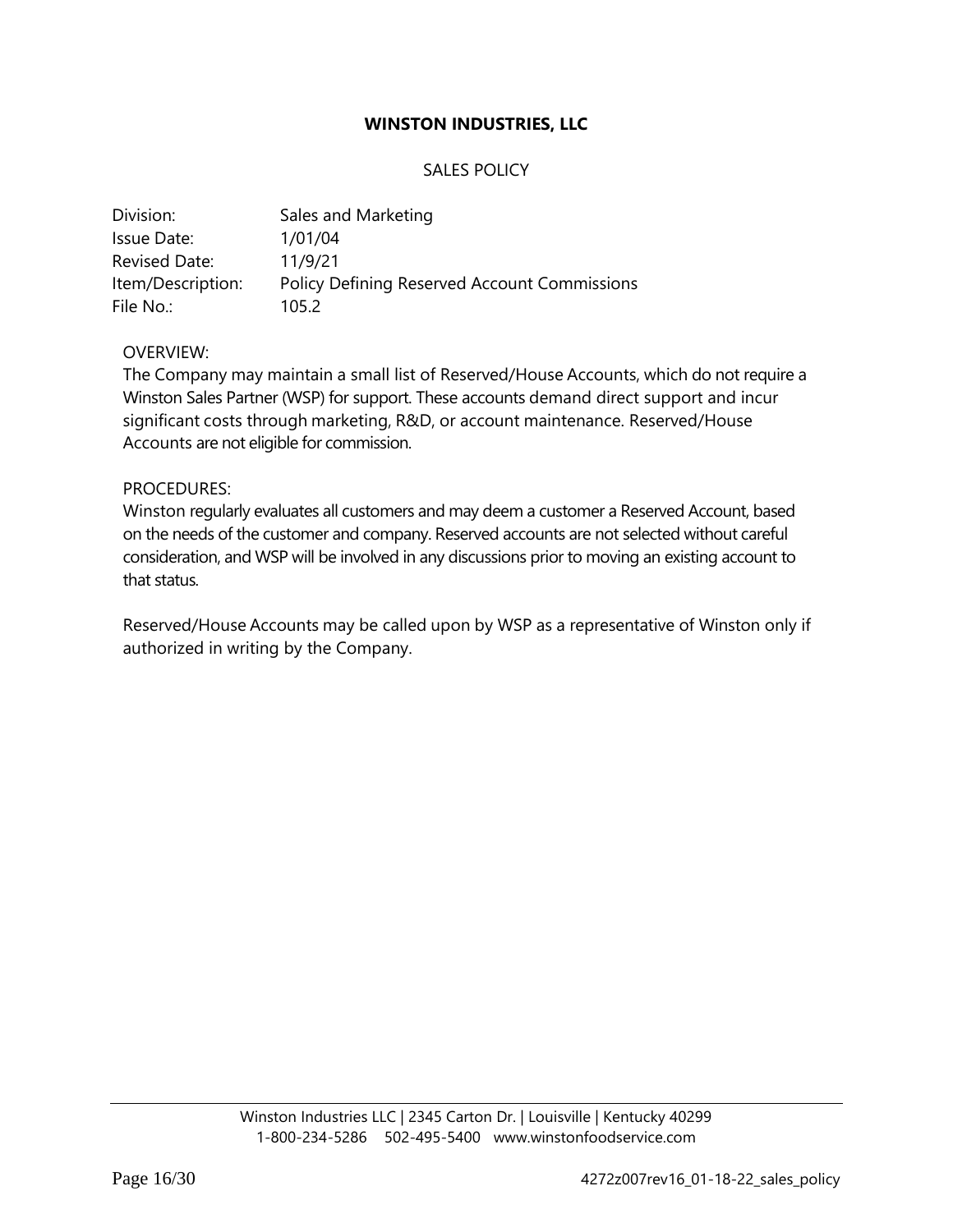# SALES POLICY

| Division:         | Sales and Marketing                               |
|-------------------|---------------------------------------------------|
| Issue Date:       | 1/01/04                                           |
| Revised Date:     | 11/9/21                                           |
| Item/Description: | <b>Policy Defining Global Account Commissions</b> |
| File No.:         | 105.3                                             |

## OVERVIEW:

Global Accounts are defined as a customer (end-user) that is specifying products for a location outside of the country in which the headquarters resides. While it is not common, Winston has created this policy to support a Winston Sales Partner (WSP) that can provide comprehensive support on an international sale.

## PROCEDURES:

Winston will evaluate sales for qualification for commission on Global accounts.

WSP may receive a 5% spec commission based on orders that meet all the following criteria:

- 1. WPS provides a summary of specification support and customer activity to Winston Director of Sales prior to providing a quotation to an international order.
- 2. Discounts not to exceed 50/15
- 3. Purchase orders to include the standard 7% International Logistic & Warranty Fee (US/Canada orders do not require 7% Intl logistic & Warranty Fee to qualify)
- 4. Specification for the order was primarily driven and held internationally by the WSP.
- 5. Winston does not incur significant costs through marketing, R&D, or account maintenance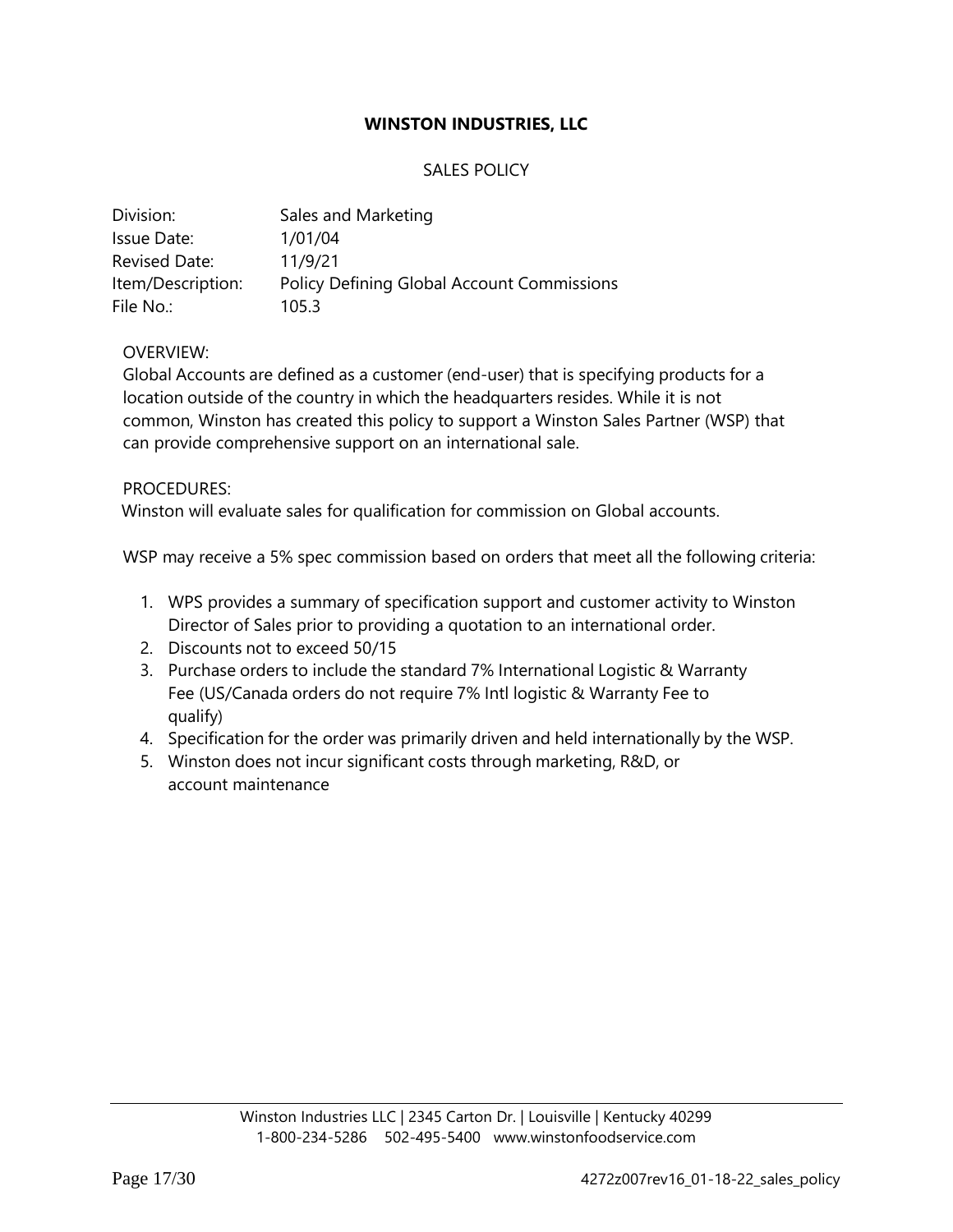## SALES POLICY

| Division:         | Sales and Marketing                                             |
|-------------------|-----------------------------------------------------------------|
| Issue Date:       | 3/21/95                                                         |
| Revised Date:     | 11/9/21                                                         |
| Item/Description: | Policy Defining Original Equipment Manufacturers (OEM) Accounts |
| File No.:         | 105.5                                                           |

#### OVERVIEW:

An Original Equipment Manufacturer (OEM) is defined as an organization that manufactures equipment which is sold into the foodservice industry. Because of limitations in technology or other business reasons, the Company may reach a partnership as an OEM or with an OEM for the purpose of expanding sales. In such instances, the Company reserves the right to restrict those accounts and/or products, and modify the sales policy, distribution program, and commission policies to support these partnerships.

#### PROCEDURES:

Winston will deem OEM opportunities as Reserved/House accounts and not eligible for commission. Exceptions are considered for opportunities that have a separate applicable contract for the sole purpose of providing commission on OEM orders.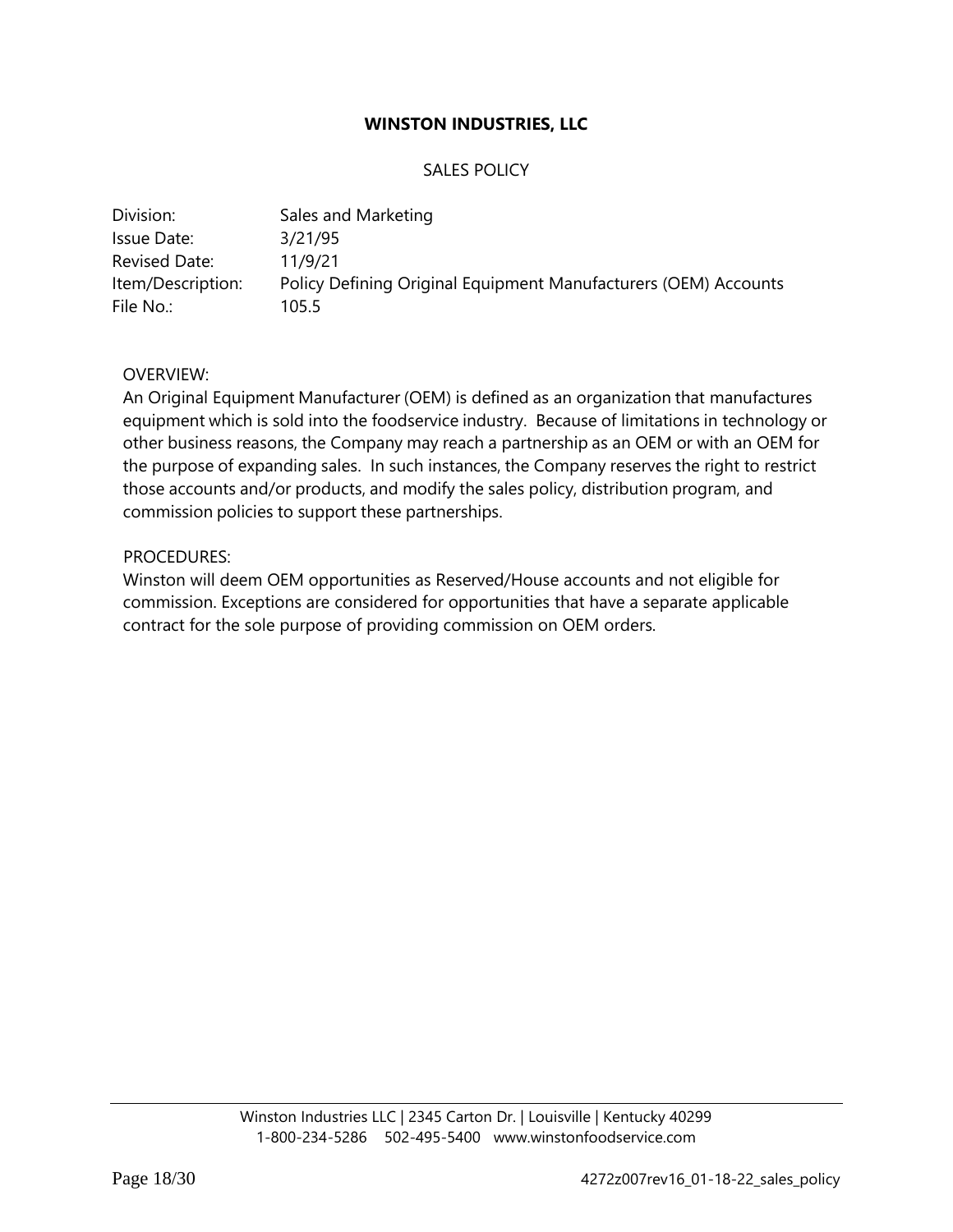## SALES POLICY

| Division:         | Sales and Marketing                            |
|-------------------|------------------------------------------------|
| Issue Date:       | 4/29/94                                        |
| Revised Date:     | 11/9/21                                        |
| Item/Description: | Policy Defining Customer Training of Equipment |
| File No.:         | 105.6                                          |

#### OVERVIEW:

Winston is committed to supporting a partnership mentality with our customers. As the Winston Sales Partner (WSP) is the face of Winston, they play a critical role in ensuring that our mutual customers get the most out of our equipment.

The Company requires that the Sales Partner completes start-up and operational training on all equipment sold to Accounts within the assigned territory, except those previously identified Shared/House Accounts or Reserved Accounts that do not require training.

#### PROCEDURES:

Winston requires the WSP to perform start-up training on ALL Winston equipment they receive destination commission on. The WSP is required to maintain a list of incoming equipment to their territory, schedule a convenient time to visit, and execute a kick-ass training that provides a comprehensive overview of how to operate and maintain the customers' Winston equipment. The WSP will continue to provide operational support for their customers for a reasonable time. For customers that are on their "7<sup>th</sup> chef" after 4 years, a WSP can politely pass that call to Winston Customer Care.

The company reserves the right to retract or deny payment of destination commissions if the WSP does not provide the required training on the equipment for the customer.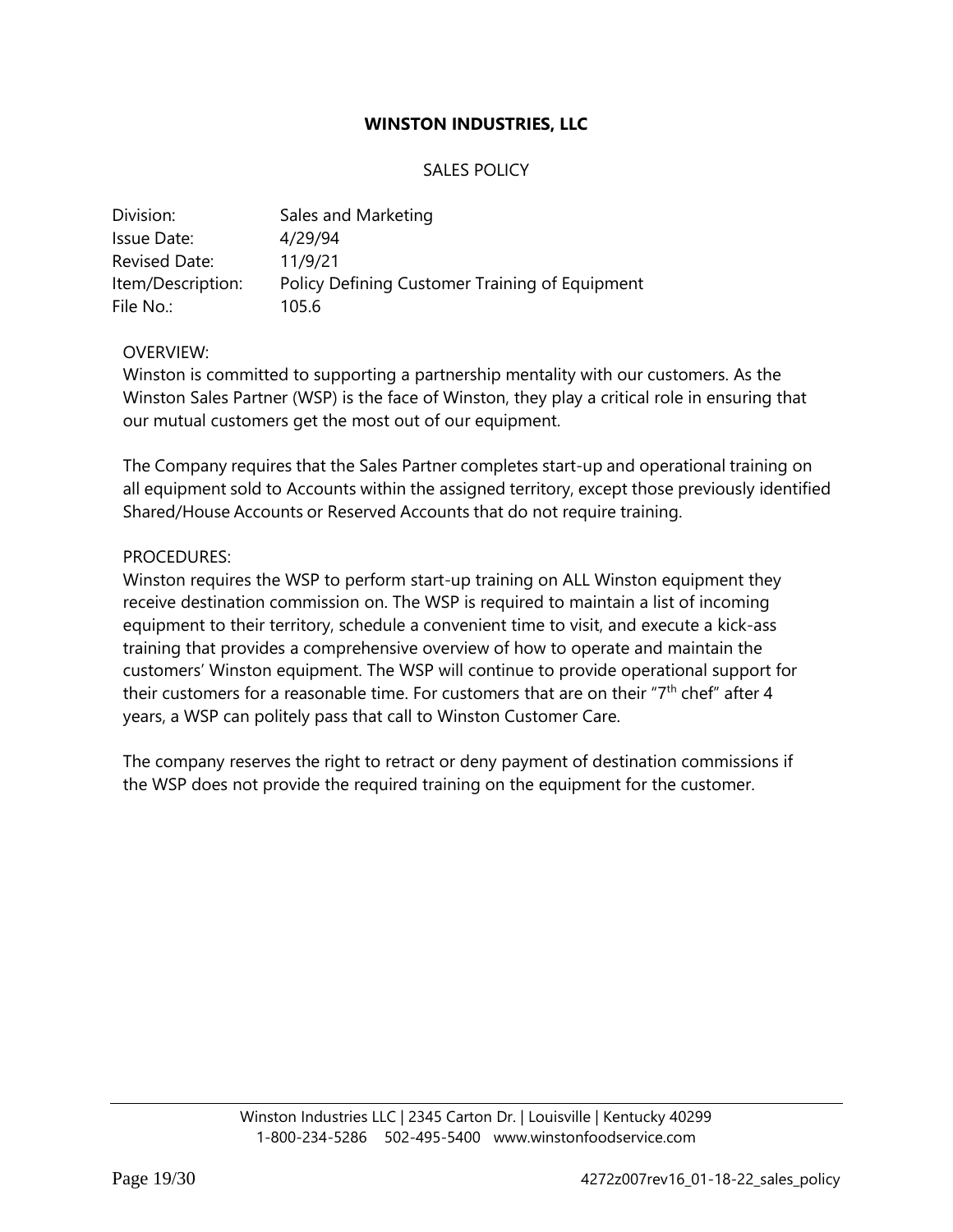## SALES POLICY

| Division:            | Sales and Marketing                    |
|----------------------|----------------------------------------|
| Issue Date:          | 4/29/94                                |
| <b>Revised Date:</b> | 11/9/2021                              |
| Item/Description:    | Policy Defining Price List & Discounts |
| File No.:            | 110.1                                  |

#### OVERVIEW:

Winston will maintain a standard Price List on all equipment. The Winston Sales Partner (WSP) uses that Price List as a basis to check pricing and availability for all quotes. The company will provide the WSP flexibility in pricing to the marketplace; however, there are guidelines built-in to help protect partnerships and in-territory activities.

#### PROCEDURES:

The Company will regularly review material costs, labor costs, and competitive position to establish pricing. They will issue a Standard Price List to WSP as needed. The WSP shall utilize an updated Winston Price List to provide quotations for Winston equipment that have a validity of 30 days. Any requests for quotations longer than 30 days require written approval by the applicable Winston Regional Sales Manager. Quotation requests from 6-12 months also require written approval by the Winston Director of Sales.

When quoting a non-preferred dealer, the WSP may provide a discount between 50 off to 50/10 for projects outside the territory and a discount between 50 off to 50/15 for projects within the territory. While the WSP can extend 50/15 within the territory, Winston strongly recommends maintaining a max discount of 50/10 for non-preferred dealers across the board. Preferred Dealers will be subject to the previously agreed upon pricing in the Preferred Dealer Agreement. All pricing shall follow state and federal pricing regulations. Discounting on parts for dealer orders are 50 off accessories and supplies, 25 off for service parts. Direct questions regarding parts classification or list pricing for accessories/supplies/service parts to Winston Customer Care.

When quoting a Shared Account, please consult with a Winston Regional Sales Manager to determine if there are any contract pricing or distribution limitations that exist. In all cases, WSP is not permitted to offer freight discounts, spiffs, or other programs without prior approval of the Winston Regional Sales Manager.

The Company reserves the right to change prices, specifications, discounts, and effective dates without notice. Winston will honor any quotations within the standard 30-day period and/or quotations that are previously approved with a longer duration.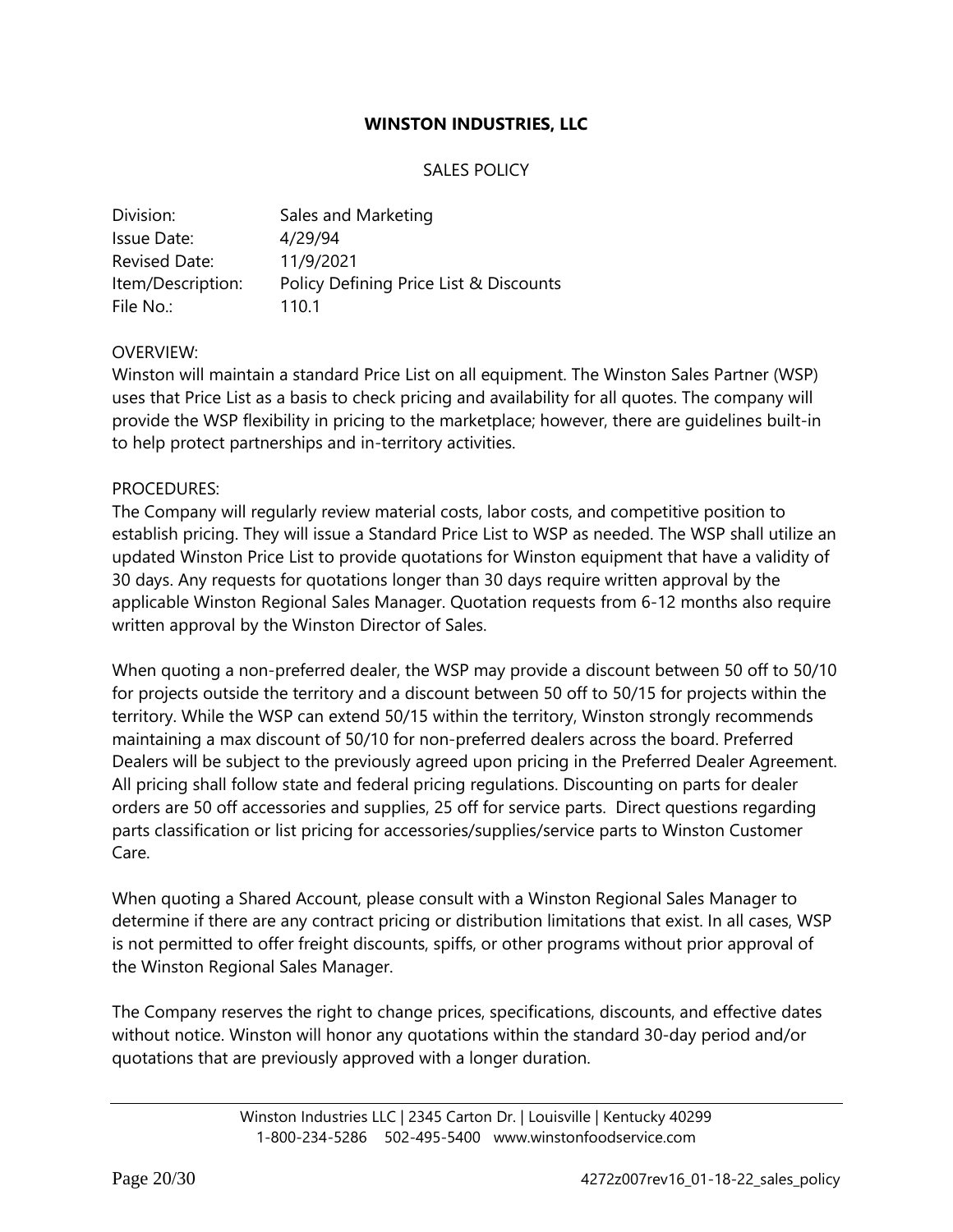# SALES POLICY

| Division:            | Sales and Marketing              |
|----------------------|----------------------------------|
| Issue Date:          | 4/29/94                          |
| <b>Revised Date:</b> | 11/9/21                          |
| Item/Description:    | Policy Defining Order Acceptance |
| File No.:            | 110.3                            |

# OVERVIEW:

All purchase orders for Winston products shall be sent to Winston and must include some basic information to accept and process the order. If needed, the Winston Sales Partner (WSP) shall assist them with getting required information on the order, as it will support the proper distribution of commissions to the WSP network.

# PROCEDURES:

All purchase orders shall be sent to Winston and must include:

- Product configuration (hinging, electrical spec, options, etc.)
- Freight Information (delivery address and collect vs prepaid vs  $3<sup>rd</sup>$  party)
	- o Winston prepaid freight quotes are valid for 7 days
	- $\circ$  If freight quote at time of shipment varies more than  $+/-10\%$  of original freight quote, Winston reserves the right to adjust invoice accordingly.
- Desired delivery date (not asap)
- End-user's company name and location.

The WSP will assist in gathering missing information for a PO. At their discretion, the Company may accept or reject the purchase order. Winston will notify the Winston Sales Partner (WSP) on any orders that are rejected. An order confirmation will be sent on all accepted orders, which will include the details of the products ordered, pricing, and estimated delivery dates. The order confirmation shall be reviewed for accuracy by the entity ordering the products. Any mistakes shall be communicated within 2 business days from receiving the order confirmation.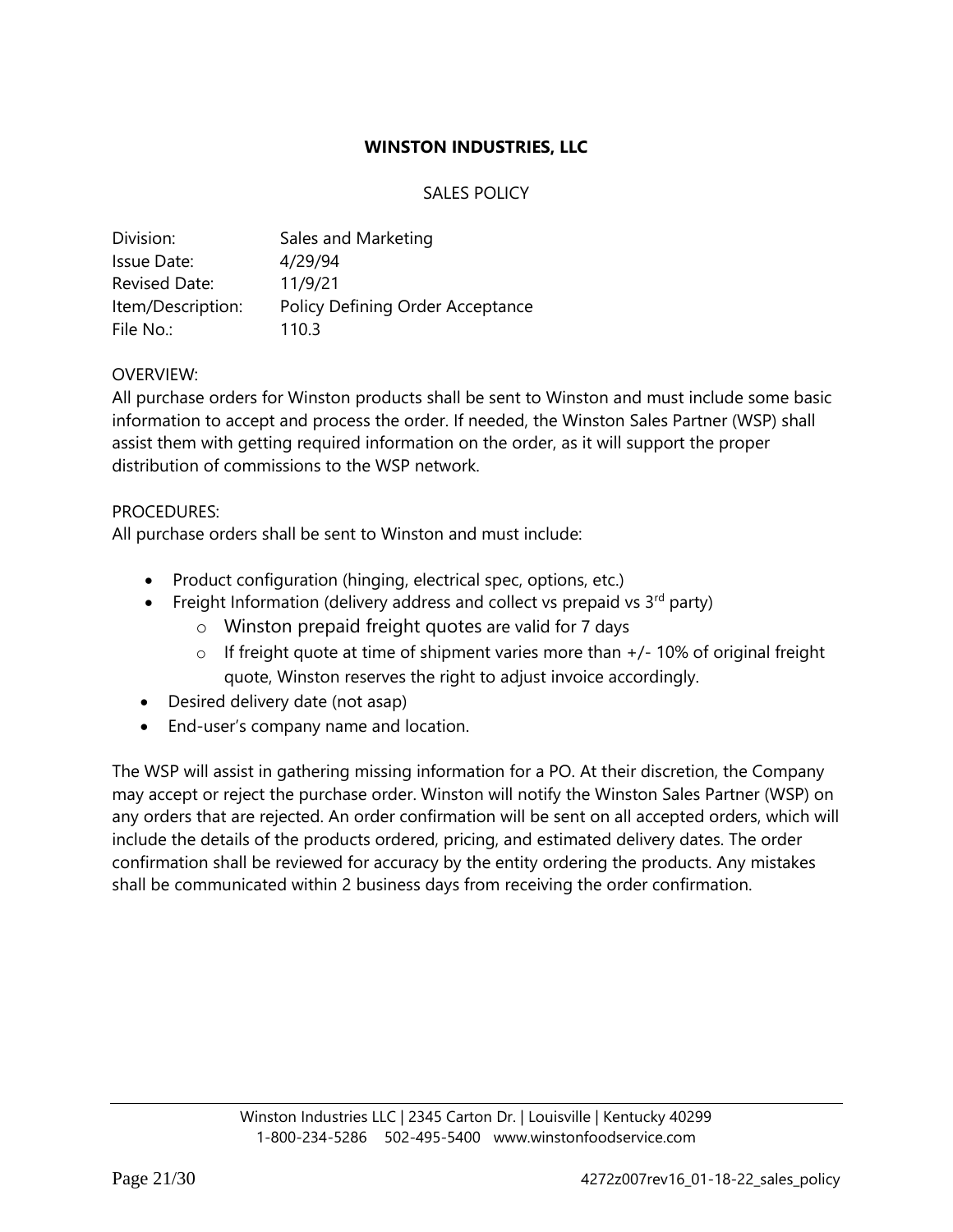## **SALES POLICY**

| Division:         | Sales and Marketing                        |
|-------------------|--------------------------------------------|
| Issue Date:       | 4/29/94                                    |
| Revised Date:     | 11/9/21                                    |
| Item/Description: | Policy Defining Winston Terms & Conditions |
| File No.:         | 120.1                                      |

#### OVERVIEW:

All orders are subject to Winston's Terms and Conditions.

#### PROCEDURES:

The Terms and Conditions,<https://foodservice.winstonind.com/terms-and-conditions/> , are a part of every sale of the Company's products with some key points as follows:

- Orders are not effective until an order confirmation is sent from the Winston factory.
- Confirmed orders may not be cancelled or delayed without written approval from Winston.
- Cancelled or delayed orders may be subject to a 20% inventory adjustment/warehousing fee.
- Products may not be returned without written permission from Winston.

Winston's standard Terms and Conditions will apply to all sales unless otherwise expressly agreed to in writing by the Company prior to receiving the purchase order. A Winston Sales Partner (WSP) is not authorized to make changes to the terms and conditions of the sale.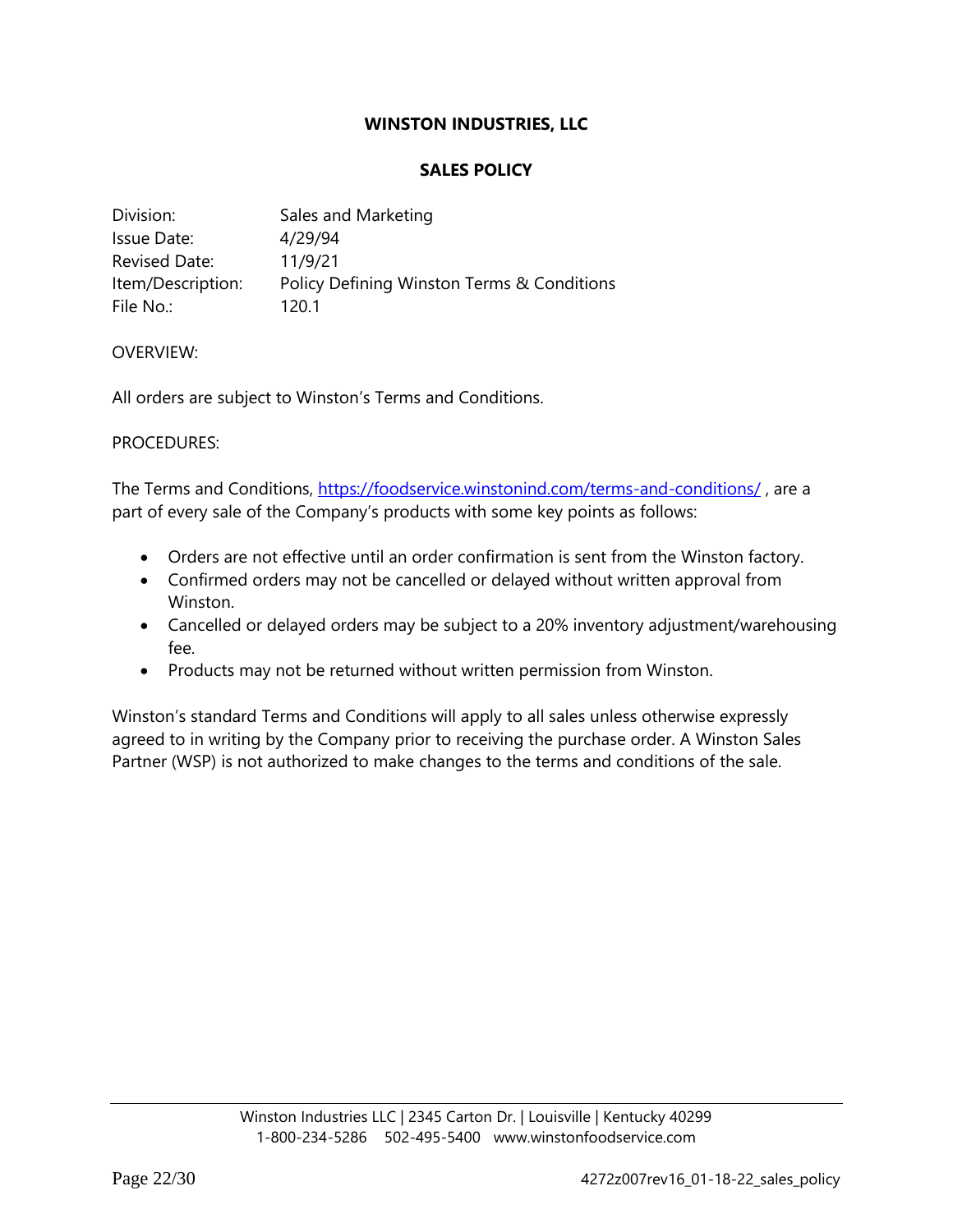## SALES POLICY

| Division:            | Sales and Marketing                   |
|----------------------|---------------------------------------|
| Issue Date:          | 4/29/94                               |
| <b>Revised Date:</b> | 11/9/21                               |
| Item/Description:    | Policy Defining Credit and Collection |
| File No.:            | 120.2                                 |

#### OVERVIEW:

Winston provides payment terms for most dealers/distributors that purchase from the Company. Winston will not provide payment terms, requiring prepayment on orders, for companies that have not purchased from us previously or for companies that have a poor credit history with us. Winston will not provide terms to end-users. In fact, we do not really want to sell direct, so let's just avoid that question.

#### PROCEDURES:

The Company will utilize contemporary methods to evaluate all dealers/distributors credit worthiness. If required, Winston may request assistance from the Winston Sales Partner (WSP) to obtain credit information and/or contacts relative to the dealer/distributor.

Companies that are authorized to be on payment terms will have a credit limit that must be maintained for all open orders. Companies that are required to prepay may be required to prepay prior to entering the order, prior to scheduling into production, prior to delivery, or any combination thereof. At Winston's discretion, a prepaid order may be delayed in production or shipment for lack of payment. As an alternative to extending credit or prepayments, the Company may request a certified Letter of Credit, which fees may occur for both parties.

The Company may request the assistance of the WSP to liaise with the Dealer/Distributor in their assigned territory to assist with any collections for funds that have exceeded the defined credit term.

It is the responsibility of the dealer/distributor to collect funds from the customer (end-user) in a timely fashion, and the payment on an order to the Company shall not be delayed due to any customer collection disputes.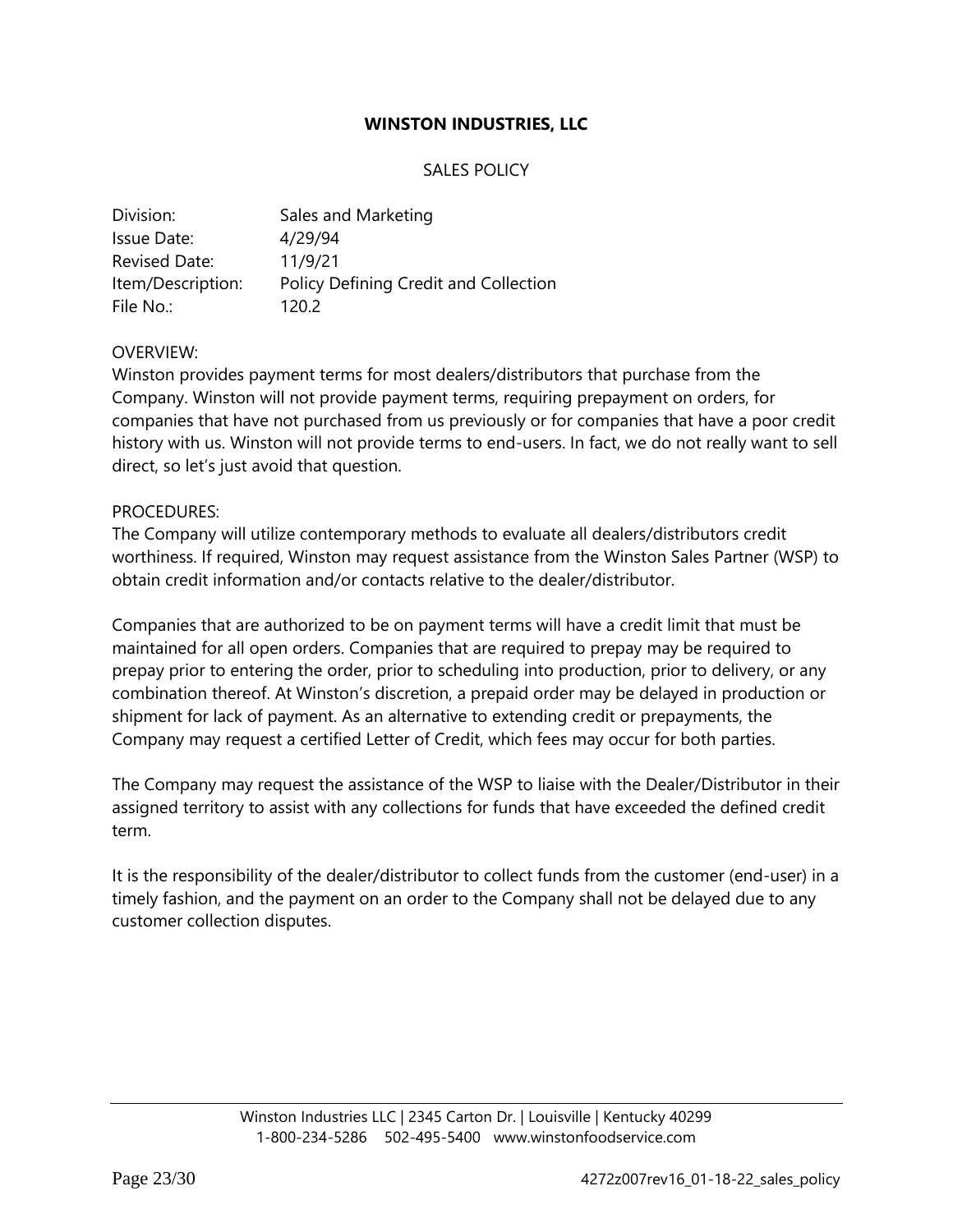## SALES POLICY

| Division:            | Sales and Marketing                   |
|----------------------|---------------------------------------|
| Issue Date:          | 4/29/94                               |
| <b>Revised Date:</b> | 1/6/14                                |
| Item/Description:    | <b>Policy Defining Returned Goods</b> |
| File No.:            | 120.3                                 |

#### OVERVIEW:

Winston will consider accepting the return and refund for goods shipped or orders canceled. If approved, the goods will be subject to a standard restocking fee.

#### PROCEDURES:

Winston's Terms & Conditions of Sale details all consideration for returned products, with some key points as follows:

- Winston must provide written authorization for the return, which will include a RA (Return Authorization) number that is applied to the returned package.
- All approved returns are to be sent via prepaid freight by the dealer/distributor and must be received to Winston as "new" (original packaging and condition)
- Any missing packaging or need to restore products to new condition are the financial responsibility of the dealer/distributor.
- All approved returns (including canceled orders) are subject to a restocking fee of 20% of the value of the goods, with a \$30 minimum restocking fee.
- Winston reserves the sole right to determine the amount of the credit to be issued on any returned products.
- No returns will be accepted on modified or special-order products, used products, or products that are older than 90 days from the original date of shipment.

The Winston Sales Partner (WSP) may request consideration for reducing the restocking fee for unique circumstances. These concession requests should be limited to preferred dealers only and approvals must be made in writing by the Winston Director of Sales. In most cases, a WSP should expect to be asked why they (or the dealer) cannot just sell them.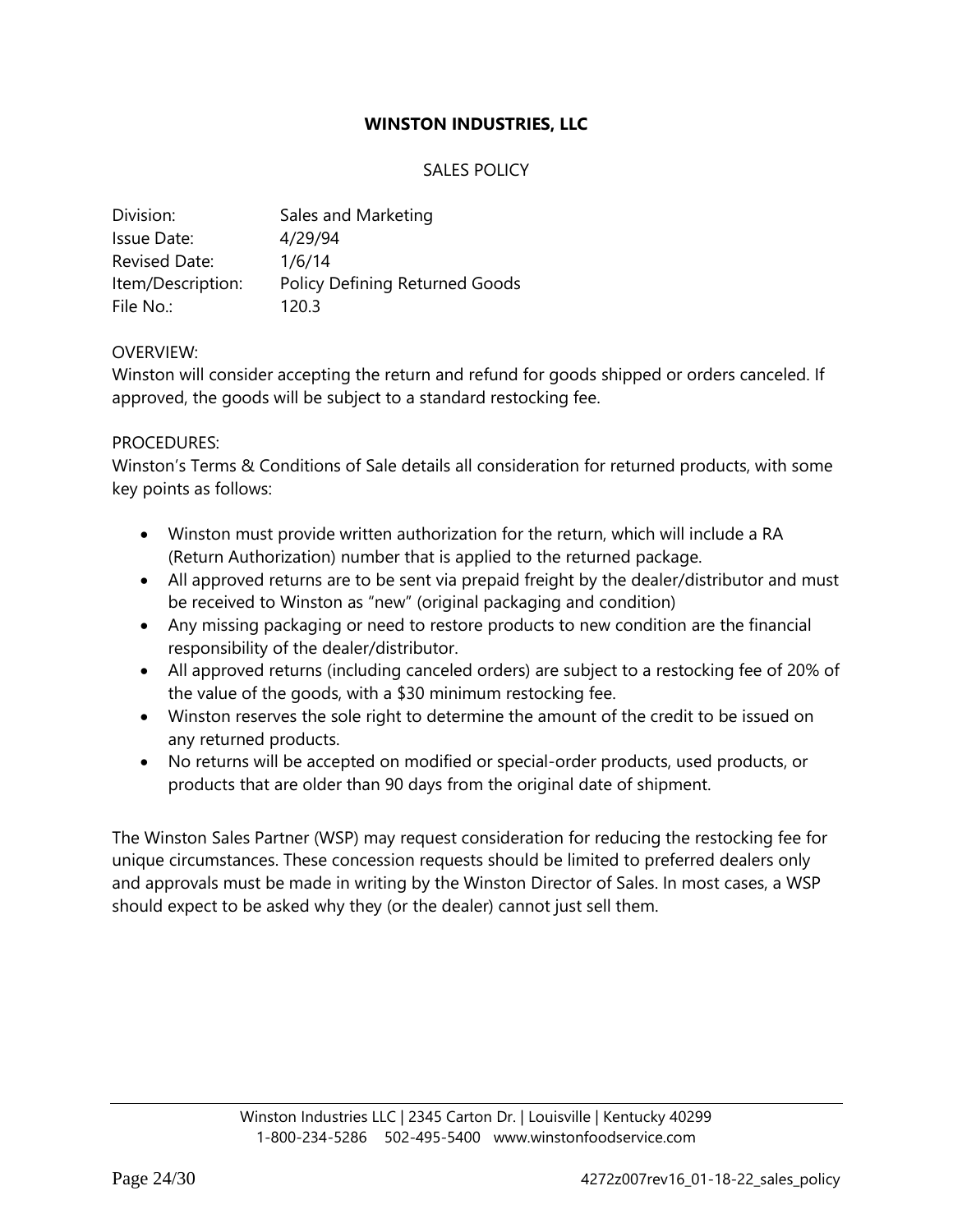# SALES POLICY

| Division:            | Sales and Marketing            |
|----------------------|--------------------------------|
| Issue Date:          | 4/29/94                        |
| <b>Revised Date:</b> | 1/6/14                         |
| Item/Description:    | <b>Policy Defining Freight</b> |
| File No.:            | 120.4                          |

#### OVERVIEW:

Freight damage sucks, but it is a reality that we all must face. The procedure below shall be utilized to minimize exposure, costs and frustration for the customer, dealer/distributor, and yourself.

## PROCEDURES:

All products are shipped FOB (Factory origin). The dealer/distributor takes responsibility for the goods in transit when the goods leave Winston's dock. The following steps should be followed on all deliveries:

- 1. If damage is noted upon delivery (before unpacking occurs), the receiver should refuse delivery and have the carrier arrange for return to the factory for claim inspection. The receiver should also immediately notify the dealer/distributor for replacement ordering.
- 2. The appliance should be unpacked and inspected fully while the delivering driver is still present to ensure there is no damage and avoid "concealed" damage concerns.
- 3. If the carrier leaves before a full inspection is done, retain the original packaging for potential use in a damage claim. Fully inspect the appliance for concealed damage.
- 4. If concealed damage is discovered, the receiving customer must notify the carrier via phone of the damage the day of delivery and file a formal damage claim.
- 5. Review damage with carrier's claims department (including showing the original packaging).

Damaged equipment that has been unpacked should not be returned to the Company. The Winston Sales Partner (WSP) should never instruct a customer to return goods to the Company without getting return authorization and shipping instructions from the Company. The Company reserves the right to deny acceptance of any unauthorized returns and/or to charge the customer to cover costs of testing, refinishing and/or restoring.

Winston will not be responsible in any way for units that were delivered to a dealer/distributor and later to the end-user however, the WSP may contact Winston Customer Care in those situations to request assistance with discounted parts to get the unit fully repaired. In most cases, we will try to help.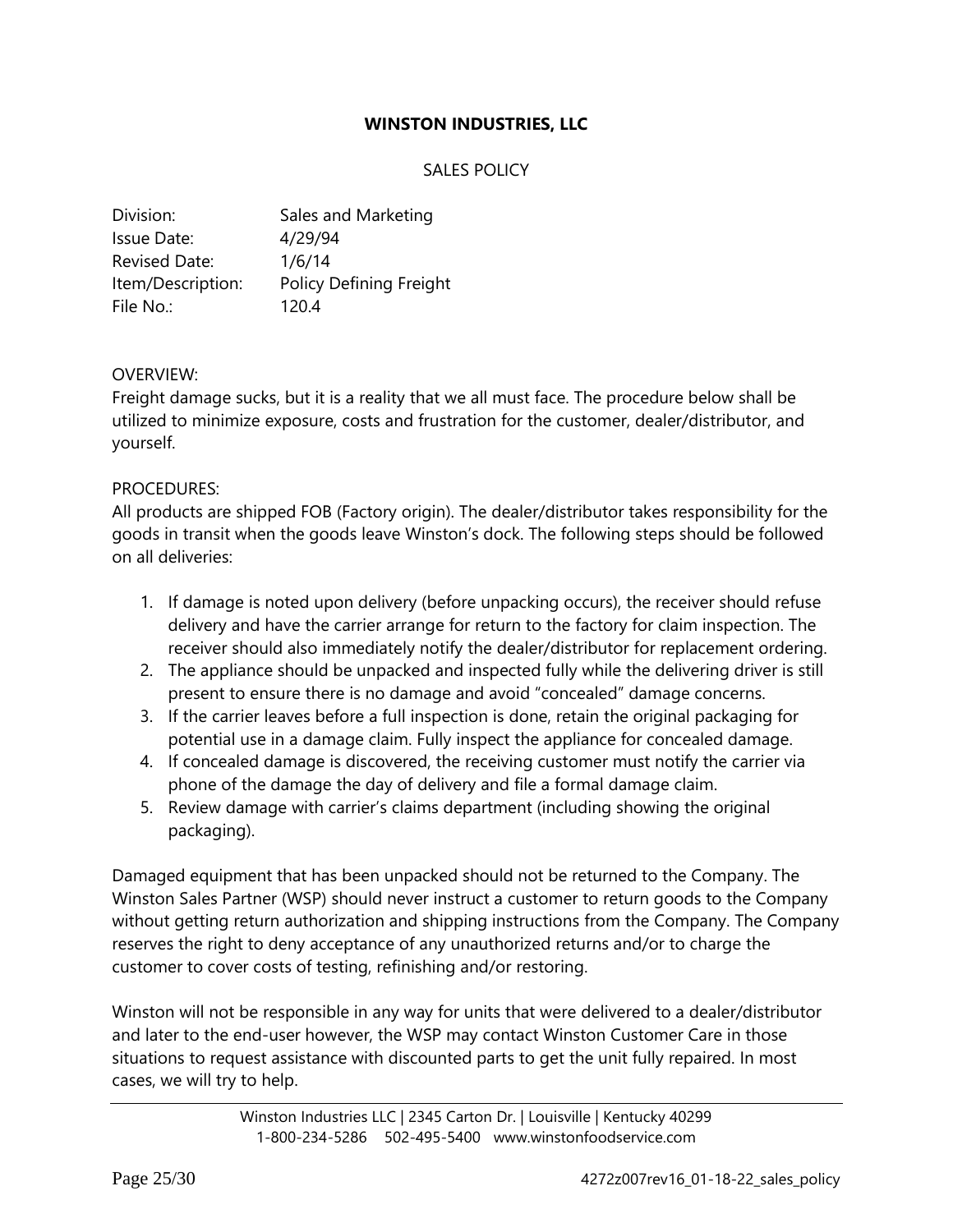## SALES POLICY

| Division:            | Sales and Marketing                          |
|----------------------|----------------------------------------------|
| Issue Date:          | 4/29/94                                      |
| <b>Revised Date:</b> | 1/6/14                                       |
| Item/Description:    | Policy Defining Winston Marketing Activities |
| File No.:            | 130.1                                        |

#### OVERVIEW:

The Company may utilize a variety of methods to market itself and its products. These will include tradeshows, advertising, social media, blogs, videos, or other methods. All corporate activities that are intended to support national initiatives will be funded by Winston however, interritory marketing activities will be funded by the Winston Sales Partner (WSP), with the consideration of financial support from the Company.

#### PROCEDURES:

Winston will create an annual marketing plan that covers most marketing activity for the following year. Any nationally focused marketing campaigns will be budgeted for and funded by the Company. Any requests for in-territory marketing support (financial or project-based) by a Winston Sales Partner (WSP) for the following year shall be made to the Winston Regional Manager by no later than September 1<sup>st</sup> for planning and consideration.

The Company may request the WSP in gathering/creating content for any marketing activities. The Company may also request participation by sharing content, participating in tradeshows, or other related activities.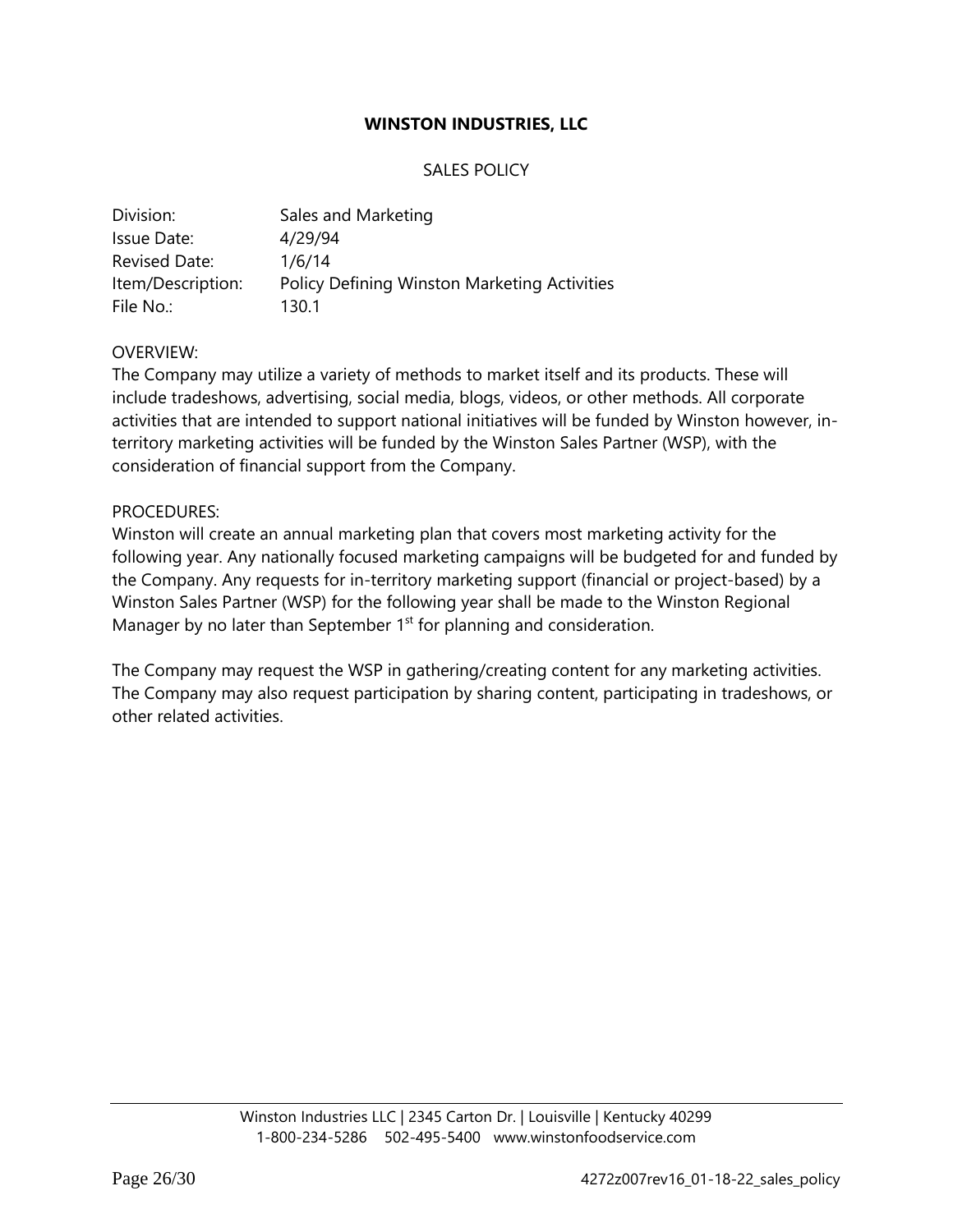# SALES POLICY

| Division:         | Sales and Marketing                            |
|-------------------|------------------------------------------------|
| Issue Date:       | 4/29/94                                        |
| Revised Date:     | 1/6/14                                         |
| Item/Description: | Policy Defining In-Territory Marketing Support |
| File No.:         | 130.2                                          |

## OVERVIEW:

A Winston Sales Partner (WSP) is encouraged to participate in marketing efforts within the territory; including tradeshows, educational seminars, and other events that highlight Winston and/or their other lines. Winston may support these efforts based on planning and in proportion to other lines.

## PROCEDURES:

A WSP shall submit requests for marketing support (including funding) planned for the following year by September  $1<sup>st</sup>$ . The request shall include an overview of the activity type, identification of target audience (market segment, consultants, end-users, etc.), requested type of support needed from Winston, identification of other participating lines, a timing.

For budgeting purposes, the WSP shall bear the responsibility for all personal expenses associated with the event. For expenses relating to food demonstrations, booth fees, dues, or other similar costs, Winston will consider financial participation. In the events/activities that highlight multiple manufacturers, Winston will pay a maximum of 50% of the proportional activity. See the following example for reference:

- Rep is requesting support for a K-12 trade-show having an estimated cost of \$6,000 (including food, booth fees, electric, etc.) in a 10x30 booth
- A WSP is highlighting three manufacturers at the show: Winston, Rational, and Irinox.
- Proportional cost is \$2,000 (calculated as \$6,000/3)
- Winston would consider paying \$1,000 (50% of the proportional \$2,000 cost)

Winston Regional Sales Manager shall review and consider for inclusion to the Winston Annual Operating Plan (AOP). Regional Manager will provide approval or disapproval no later than mid-December of every year. If Winston personnel participate in show, they shall bear the personal costs associated with their activities (food, lodging, flights, etc.).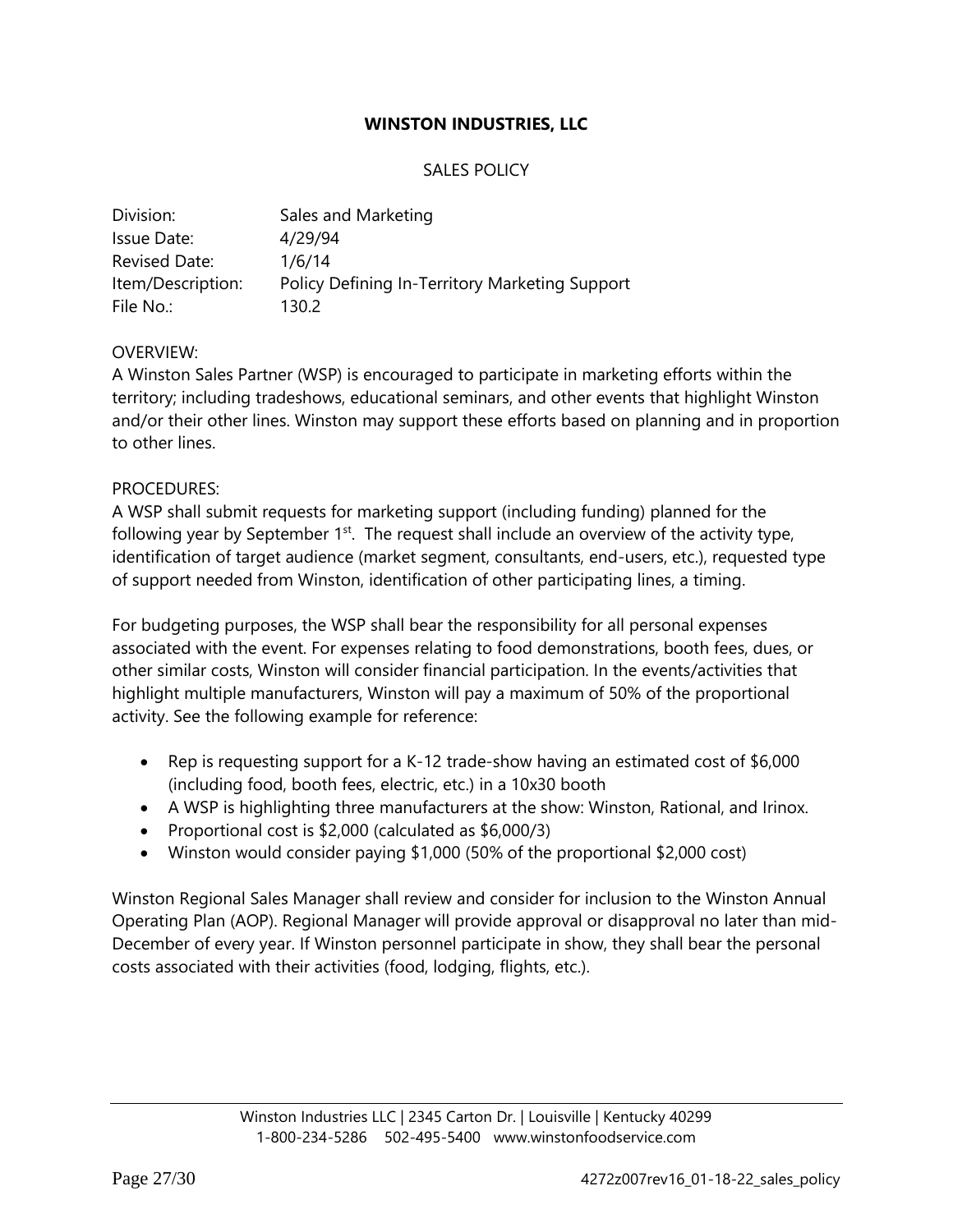## SALES POLICY

| Division:            | Sales and Marketing                   |
|----------------------|---------------------------------------|
| Issue Date:          | 12/11/95                              |
| <b>Revised Date:</b> | 1/6/14                                |
| Item/Description:    | Policy Defining Use of Brands & Logos |
| File No.:            | 130.3                                 |

#### OVERVIEW:

The Company and the Winston Sales Partner (WSP) continually invest in their company's brand. We assume your marketing folks are as picky as ours about utilizing current brands and logos and want to keep them happy.

#### PROCEDURES:

If Winston needs to use the logo or brand of the WSP, we will consult with them to ensure we are using a current version and using it in accordance with their directions. Same with a WSP that wants to use any of the Winston brands or logos (Winston Industries, Winston Foodservice, CVap, Collectramatic, etc.). Just call or email us to make sure that we are all on the same page.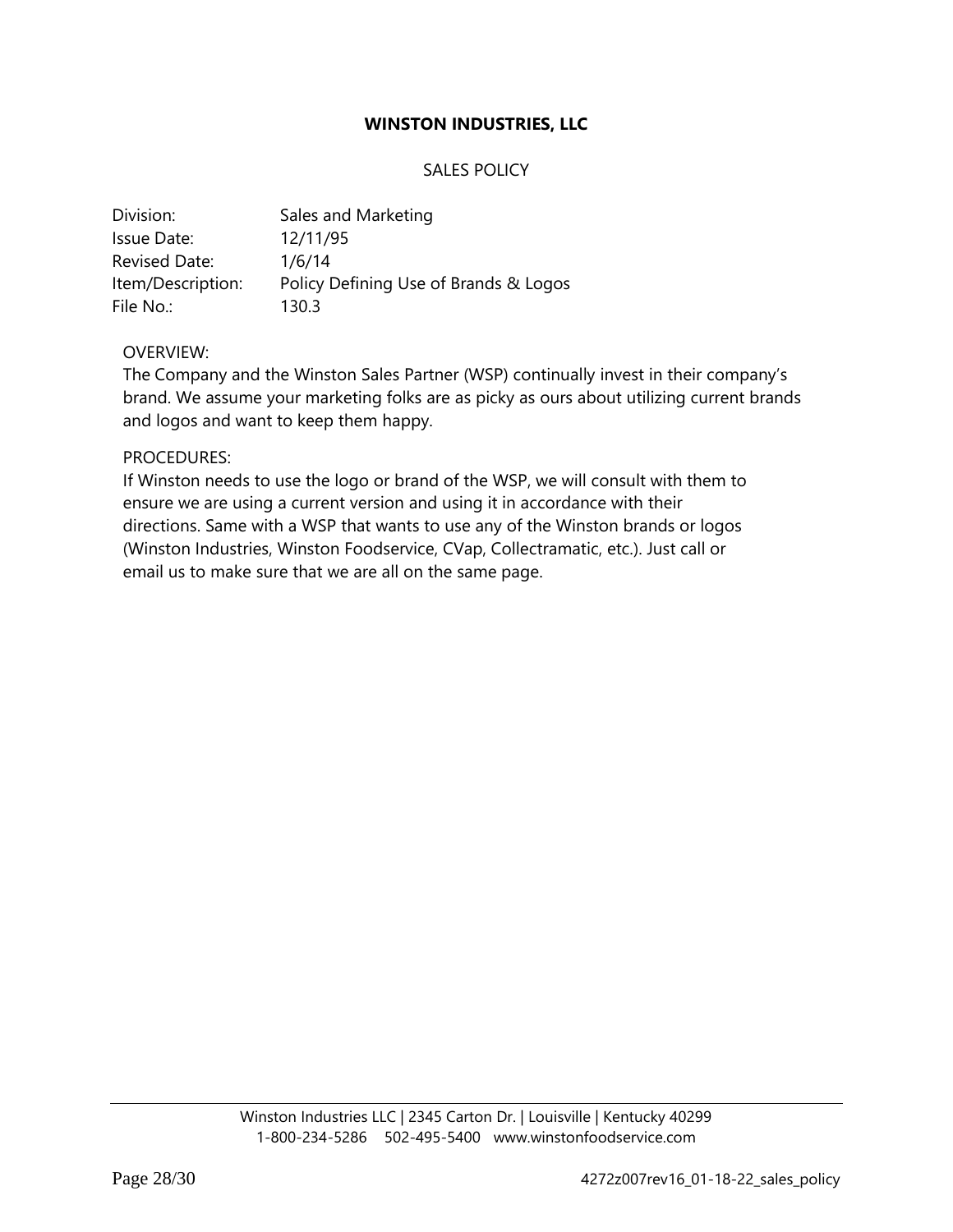## SALES POLICY

| Division:         | Sales and Marketing                                 |
|-------------------|-----------------------------------------------------|
| Issue Date:       | 1/24/19                                             |
| Revised Date:     | 11/9/21                                             |
| Item/Description: | Policy Defining Customer Specific Marketing Support |
| File No.:         | 130.4                                               |

## OVERVIEW:

Some large customers have a requirement to participate in events, such as customerspecific trade shows, conferences, golf outings, consigned equipment for testing and/or training classrooms, or other related requests. Winston requires a shared financial contribution between the Company and the Winston Sales Partners (WSP) who receives commission for that customer.

#### PROCEDURES:

The Company will share the cost for any required equipment in a Shared Account that requires a unit for their corporate test kitchen for the purposes of maintaining SOP training and product testing. The WSP will be responsible for the management of all consignments relating to new sales opportunities.

If the large account, most commonly a Shared Account, requires participation in an event (tradeshow, conference, golf outing, etc.), the WSP shall contribute no less than 25% of the show fees or 10% of the annual commission from that account, whichever is lower. The WSP is also required to attend the event (if applicable) and will be responsible for the personal expenses (travel, lodging, food, etc.) required for attendance.